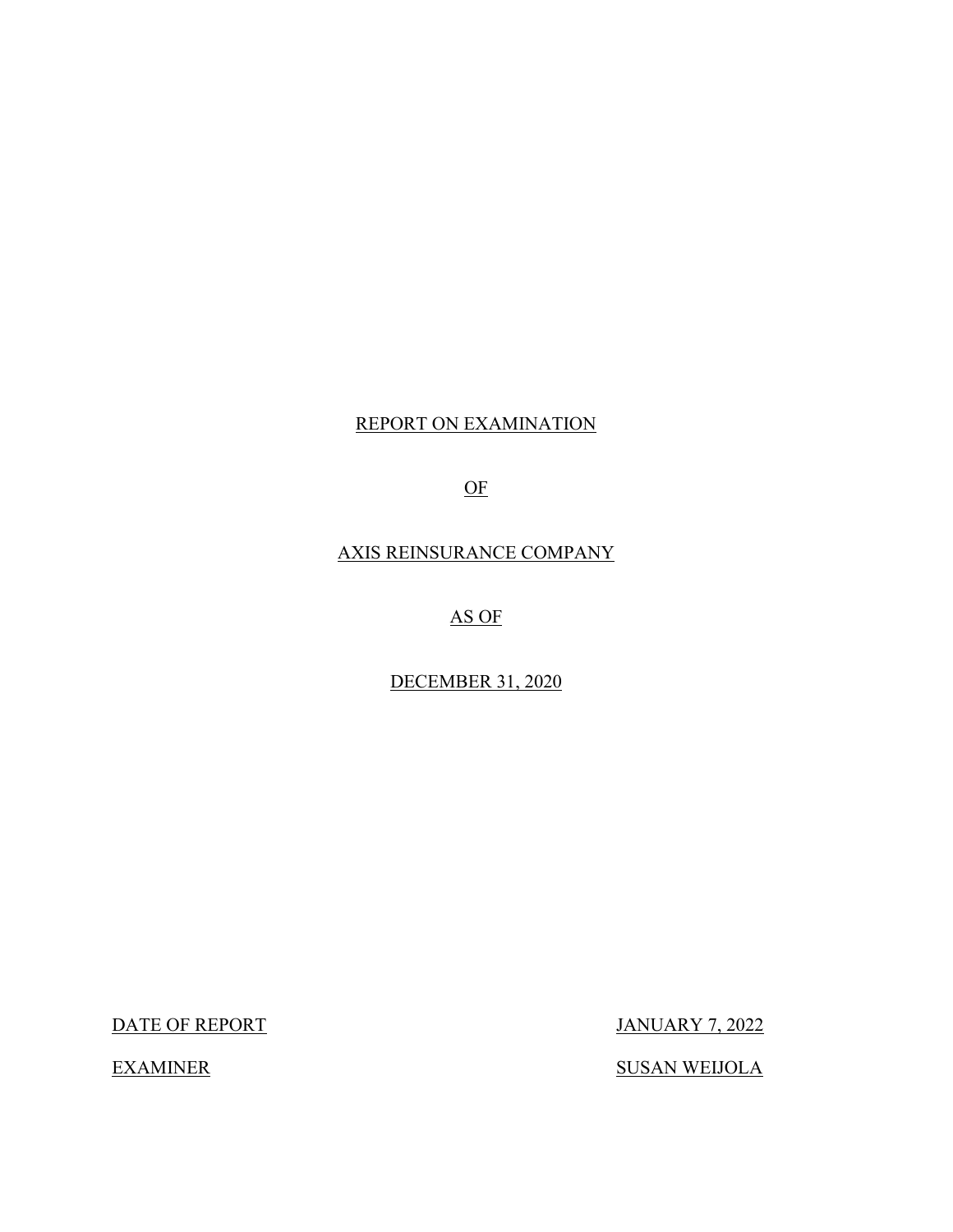### TABLE OF CONTENTS

| <b>ITEM</b> |                                                                                       | PAGE NO.                 |
|-------------|---------------------------------------------------------------------------------------|--------------------------|
| 1.          | Scope of examination                                                                  | $\overline{2}$           |
| 2.          | Description of Company                                                                | 3                        |
|             | A. Corporate governance<br>B. Territory and plan of operation<br>C. Reinsurance ceded | 3<br>$\overline{4}$<br>6 |
|             | D. Holding company system                                                             | 10                       |
|             | E. Significant ratios                                                                 | 14                       |
| 3.          | <b>Financial statements</b>                                                           | 15                       |
|             | A. Balance sheet                                                                      | 15                       |
|             | B. Statement of income                                                                | 17                       |
|             | C. Capital and surplus                                                                | 18                       |
| 4.          | Losses and loss adjustment expenses                                                   | 19                       |
| 5.          | Subsequent events                                                                     | 19                       |
| 6.          | Compliance with prior report on examination                                           | 19                       |
| 7.          | Summary of comments and recommendations                                               | 19                       |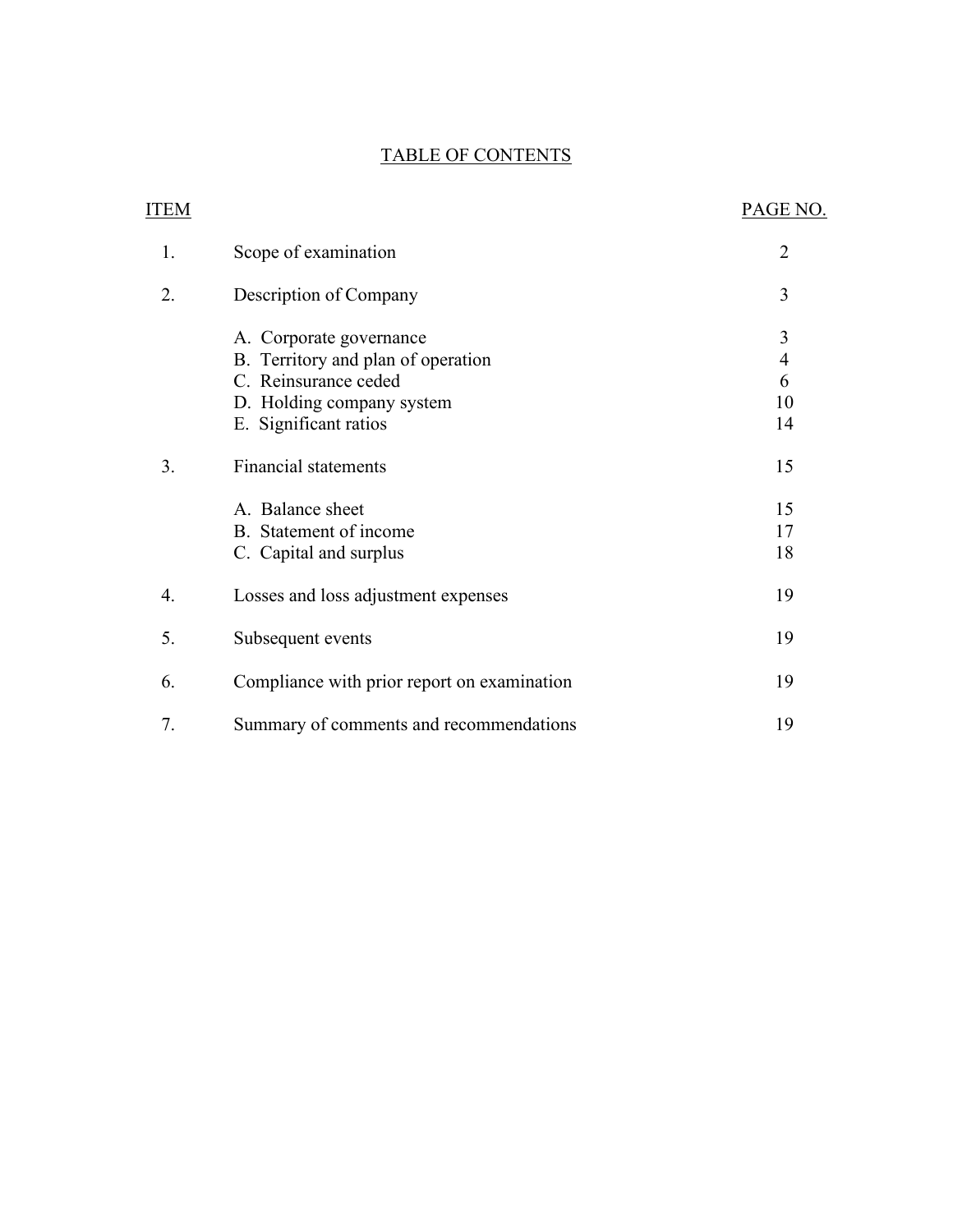

Governor **Superintendent** 

**KATHY HOCHUL ADRIENNE A. HARRIS** 

January 25, 2022

 Honorable Adrienne A. Harris Superintendent New York State Department of Financial Services Albany, New York 12257

Madam:

Pursuant to the requirements of the New York Insurance Law, and in compliance with the instructions contained in Appointment Number 32159 dated November 23, 2020, attached hereto, I have made an examination into the condition and affairs of AXIS Reinsurance Company as of December 31, 2020, and submit the following report thereon.

Wherever the designation "the Company" appears herein without qualification, it should be understood to indicate AXIS Reinsurance Company.

Wherever the term "Department" appears herein without qualification, it should be understood to mean the New York State Department of Financial Services.

Due to the COVID-19 pandemic, this examination was conducted remotely.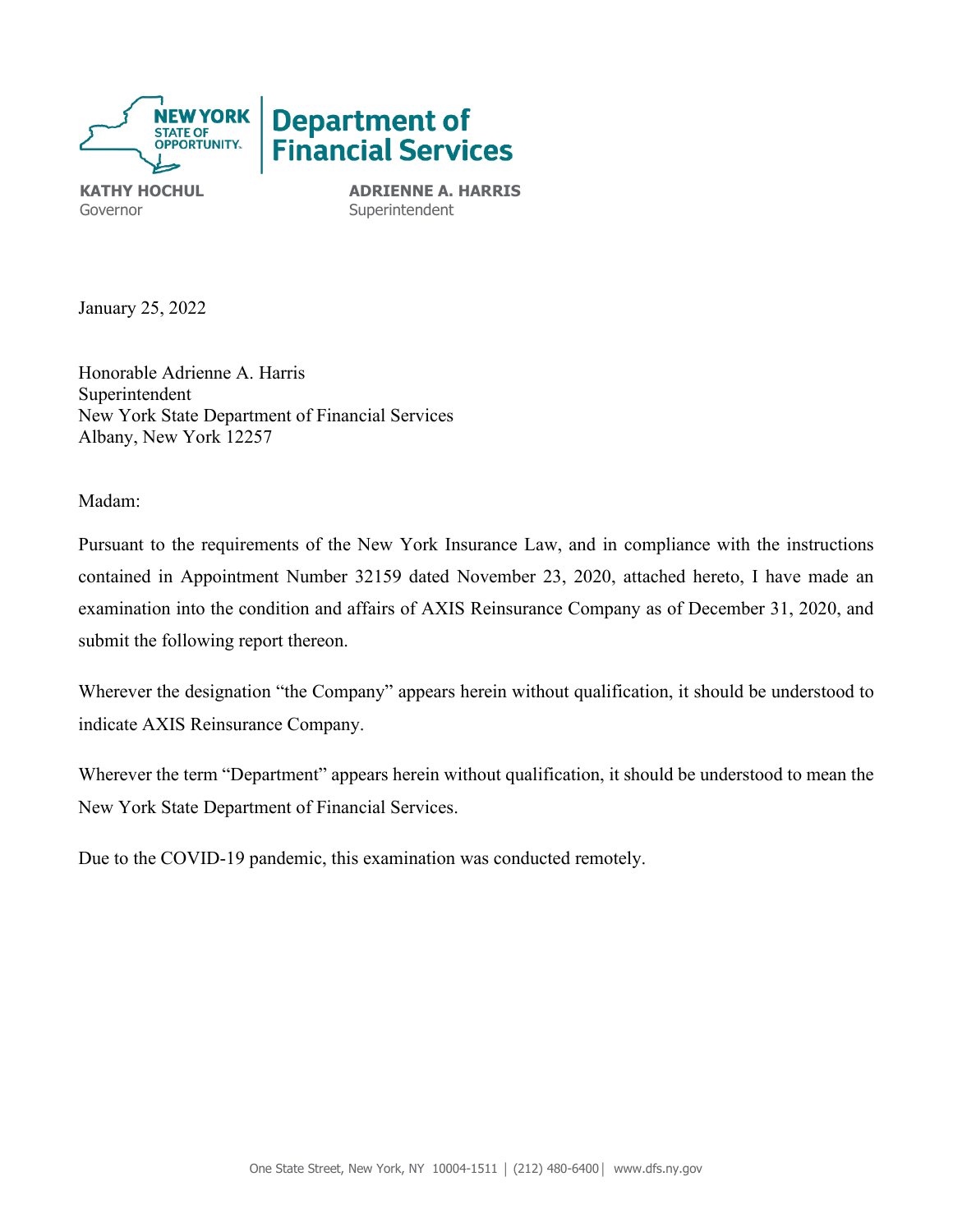### 1. **SCOPE OF EXAMINATION**

<span id="page-3-0"></span>The Department has performed an examination of AXIS Reinsurance Company*,* a multi-state insurer. The previous examination was conducted as of December 31, 2015. This examination covered the five-year period from January 1, 2016, through December 31, 2020. Transactions occurring subsequent to this period were reviewed where deemed appropriate by the examiner.

The examination was conducted in conjunction with the state of Illinois, which was the lead state of the AXIS Capital Group. Connecticut also participated in the examination.

| The examination was performed concurrently with the examinations of the following insurers: |             |           |  |
|---------------------------------------------------------------------------------------------|-------------|-----------|--|
| Insurer                                                                                     | Domicile    | $NAIC \#$ |  |
| <b>AXIS Insurance Company</b>                                                               | Illinois    | 37273     |  |
| <b>AXIS Surplus Insurance Company</b>                                                       | Illinois    | 26620     |  |
| <b>AXIS Specialty Insurance Company</b>                                                     | Connecticut | 15610     |  |

 This examination was conducted in accordance with the National Association of Insurance those risks. This examination also includes assessing the principles used and significant estimates made by with New York laws, statutory accounting principles, and annual statement instructions. Commissioners ("NAIC") Financial Condition Examiners Handbook, which requires that we plan and perform the examination to evaluate the financial condition and identify current and prospective risks of the Company by obtaining information about the Company including corporate governance, identifying and assessing inherent risks within the Company and evaluating system controls and procedures used to mitigate management, as well as evaluating the overall financial statement presentation, management's compliance

This examination report includes, but is not limited to, the following:

Company history Management and control Territory and plan of operation Reinsurance Holding company description Financial statement presentation Loss review and analysis Significant subsequent events Summary of recommendations

 This report on examination is confined to financial statements and comments on those matters that involve departures from laws, regulations, or rules, or that are deemed to require explanation or description.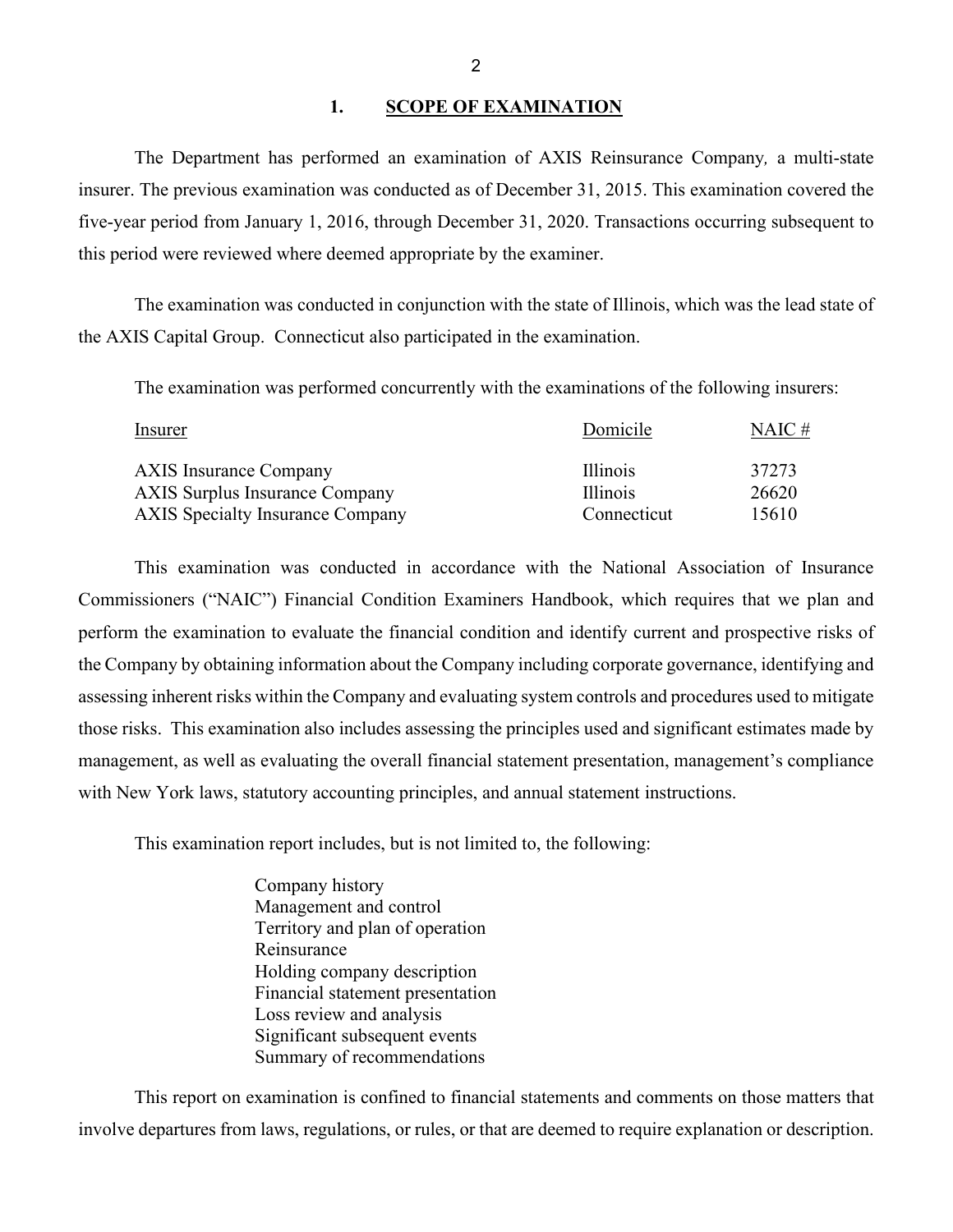### <span id="page-4-0"></span>**2. DESCRIPTION OF COMPANY**

 AXIS Reinsurance Company was incorporated under the laws of the State of New York on July 25, 1991, as the Sun Insurance Office of America Inc., the domesticated successor to Sun Insurance Office Limited (United States Branch), and commenced business on January 1, 1992.

 Effective January 1, 1994, ownership of the Company was transferred, via a stock exchange, to Sun Alliance USA Inc., a wholly-owned subsidiary of Sun Alliance Group PLC.

 forming a new holding company called Royal & Sun Alliance Insurance Group PLC. Effective January Group Inc. Subsequently, on August 21, 2000, Royal Group Inc. transferred ownership of the Company, via a stock exchange, to Royal Insurance Company of America. On July 19, 1996, Sun Alliance Group PLC merged with Royal Insurance Holdings PLC, 1, 1999, the Company changed its name to Royal & Sun Alliance Personal Insurance Company. Effective December 8, 1999, ownership of the Company was transferred, via a stock exchange, to Royal

 On November 27, 2002, AXIS Specialty U.S. Holdings, Inc., a Delaware holding company, to AXIS Reinsurance Company. acquired the Company from Royal Insurance Company of America and subsequently changed its name

On September 23, 2008, the Company established a branch in Ontario, Canada ("Canadian Branch").

### <span id="page-4-1"></span>A. Corporate Governance

 board to take action by unanimous written consents in lieu of formal meetings. During the examination Pursuant to the Company's charter and by-laws, management of the Company is vested in a board of directors consisting of not less than seven nor more than 21 members. The Company's by-laws allow the period, the Board acted without meetings and took action by unanimous written consents. At December 31, 2020, the board of directors was comprised of the following seven members:

| Name and Residence                    | <b>Principal Business Affiliation</b>                                                                                       |
|---------------------------------------|-----------------------------------------------------------------------------------------------------------------------------|
| Robert John Looney, Jr.<br>Summit, NJ | Chief Operations Officer and Chief Financial<br>Officer for AXIS Reinsurance Segment,<br>AXIS Specialty U.S. Services, Inc. |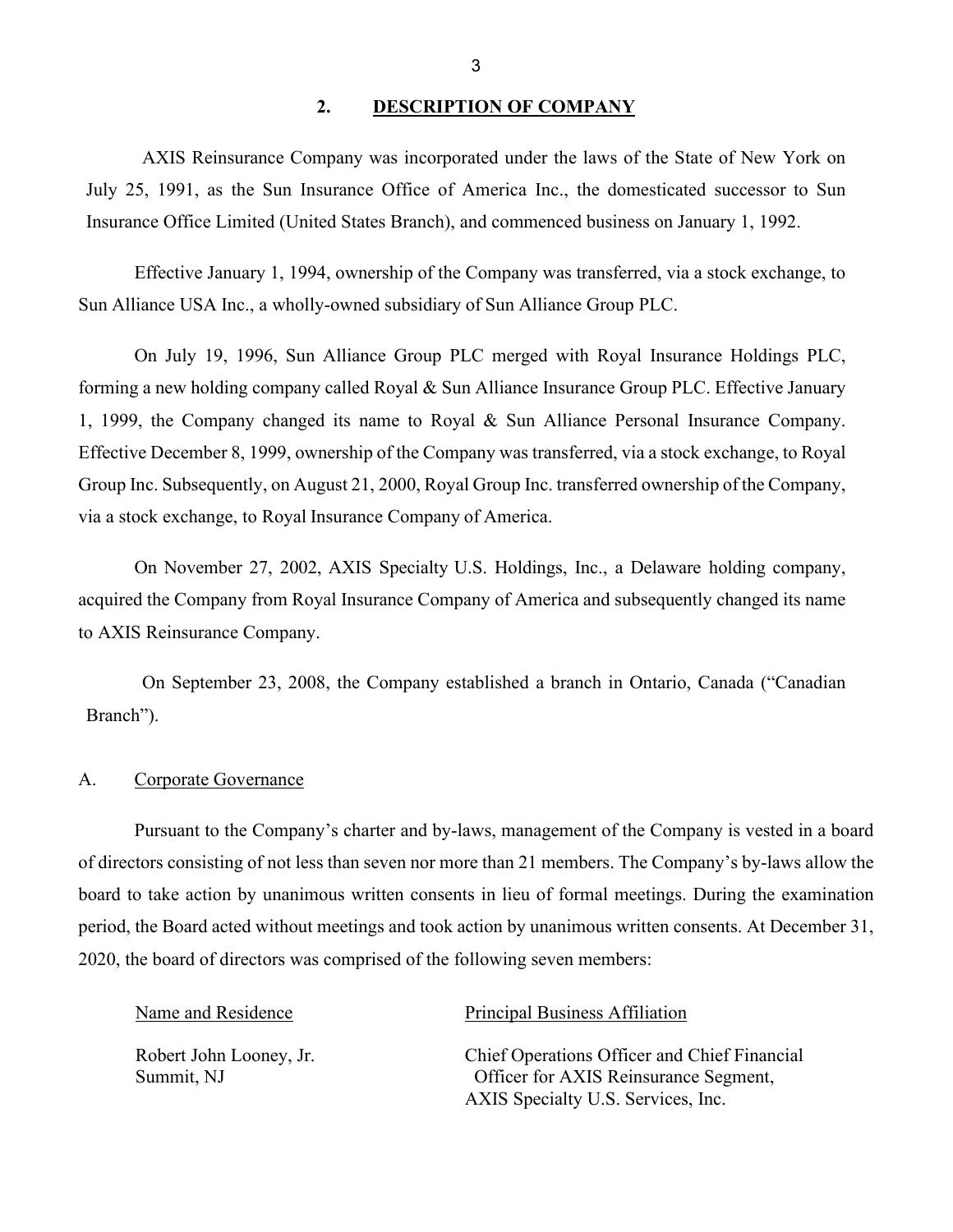Atlanta, GA Insurance Segment,

Andrew Martin Weissert Chief Legal Counsel,

Robert Thomas Lupo Chief Operations Officer, Finance, Freehold, NJ AXIS Specialty U.S. Services, Inc.

Carlton Wendell Maner Head of U.S. P&C Division for AXIS AXIS Specialty U.S. Services, Inc.

Denise Cristina Pagliarulo Head of Finance, North America, Alpharetta, GA AXIS Specialty U.S. Services, Inc.

John Henry Van Decker Head of U.S. Professional Lines Division Mantoloking, NJ for AXIS Insurance Segment, AXIS Specialty U.S. Services, Inc.

Linda Ventresca Chief Strategy Officer, New York, NY AXIS Specialty U.S. Services, Inc.

Marietta, GA AXIS Specialty U.S. Services, Inc.

As of December 31, 2020, the principal officers of the Company were as follows:

| Name                          | Title                                                    |
|-------------------------------|----------------------------------------------------------|
| Robert John Looney, Jr.       | President and Chief Executive Officer                    |
| <b>Andrew Martin Weissert</b> | Senior Vice President, General Counsel,<br>and Secretary |
| Denise Cristina Pagliarulo    | Senior Vice President and Treasurer                      |
| Carlton Wendell Maner         | Senior Vice President                                    |
| Martin Joseph McCarty         | <b>Senior Vice President</b>                             |
| John Henry Van Decker         | Senior Vice President                                    |
|                               |                                                          |

### <span id="page-5-0"></span>B. Territory and Plan of Operation

 As of December 31, 2020, the Company was licensed to write business in all 50 states, the District of Columbia, Puerto Rico, and Canada.

As of the examination date, the Company was authorized to transact the kinds of insurance as defined in the following numbered paragraphs of Section 1113(a) of the New York Insurance Law:

| <u>Paragraph</u> | Line of Business       |
|------------------|------------------------|
|                  | Accident & health      |
|                  | Fire                   |
| 5                | Miscellaneous property |
| 6                | Water damage           |
|                  | Burglary and theft     |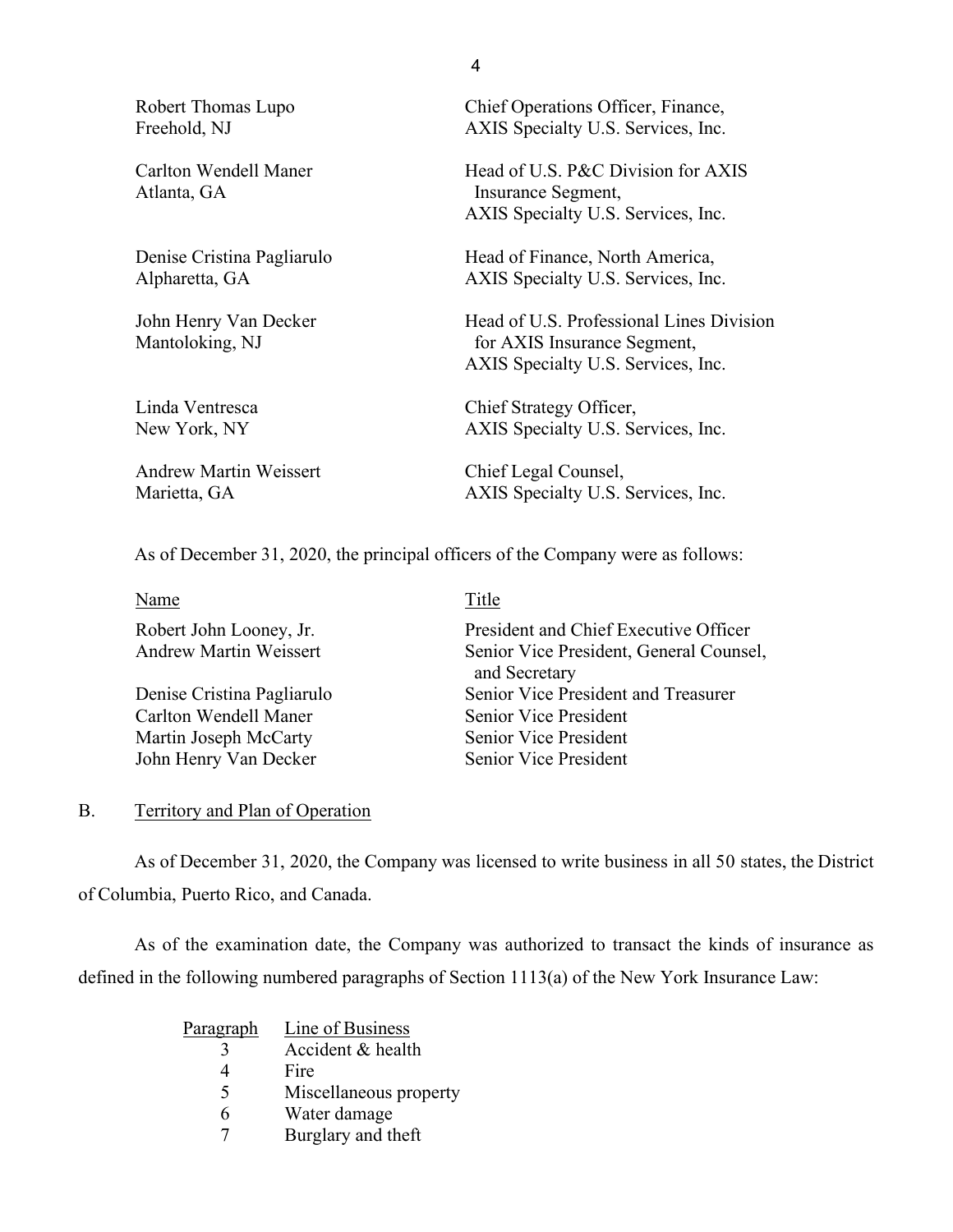| Paragraph | Line of Business                               |
|-----------|------------------------------------------------|
| 8         | Glass                                          |
| 9         | Boiler and machinery                           |
| 10        | Elevator                                       |
| 11        | Animal                                         |
| 12        | Collision                                      |
| 13        | Personal injury liability                      |
| 14        | Property damage liability                      |
| 15        | Workers' compensation and employers' liability |
| 16        | Fidelity and surety                            |
| 17        | Credit                                         |
| 19        | Motor vehicle and aircraft physical damage     |
| 20        | Marine and inland marine                       |
| 21        | Marine protection and indemnity                |
| 22        | Residual value                                 |
| 24        | Credit unemployment                            |

29 Legal services

In addition, the Company is licensed to transact such workers' compensation insurance as may be incidental to coverages contemplated under paragraphs 20 and 21 of Section 1113(a) including insurances described in the Longshoremen's and Harbor Workers' Compensation Act (Public Law No. 803, 69th Congress as amended), and the kinds of insurance and reinsurance as defined in Section 4102(c) of the New York Insurance Law.

 authorized by Section 4102(c) to insure property or risks of every kind or description outside of the United As of the examination date, the Company is also licensed to write special risk insurance (free trade zone license) pursuant to Article 63 of the New York Insurance Law. Additionally, the Company is States and reinsurance of every kind or description.

 structure, and pursuant to the requirements of Articles 13 and 41 of the New York Insurance Law, the Company is required to maintain a minimum surplus to policyholders in the amount of \$35,000,000. Based on the lines of business for which the Company is licensed and the Company's current capital However, pursuant to Section 6302(c)(1) of the New York Insurance Law, in order to be licensed to write special risks, the Company is required to maintain surplus as regards policyholders of at least 250% of its authorized control level risk-based capital. As such, the Company was required to maintain a minimum surplus to policyholders in the amount of \$706,946,490 as of December 31, 2020.

The following schedule shows the direct and assumed premiums written by the Company for the period under examination: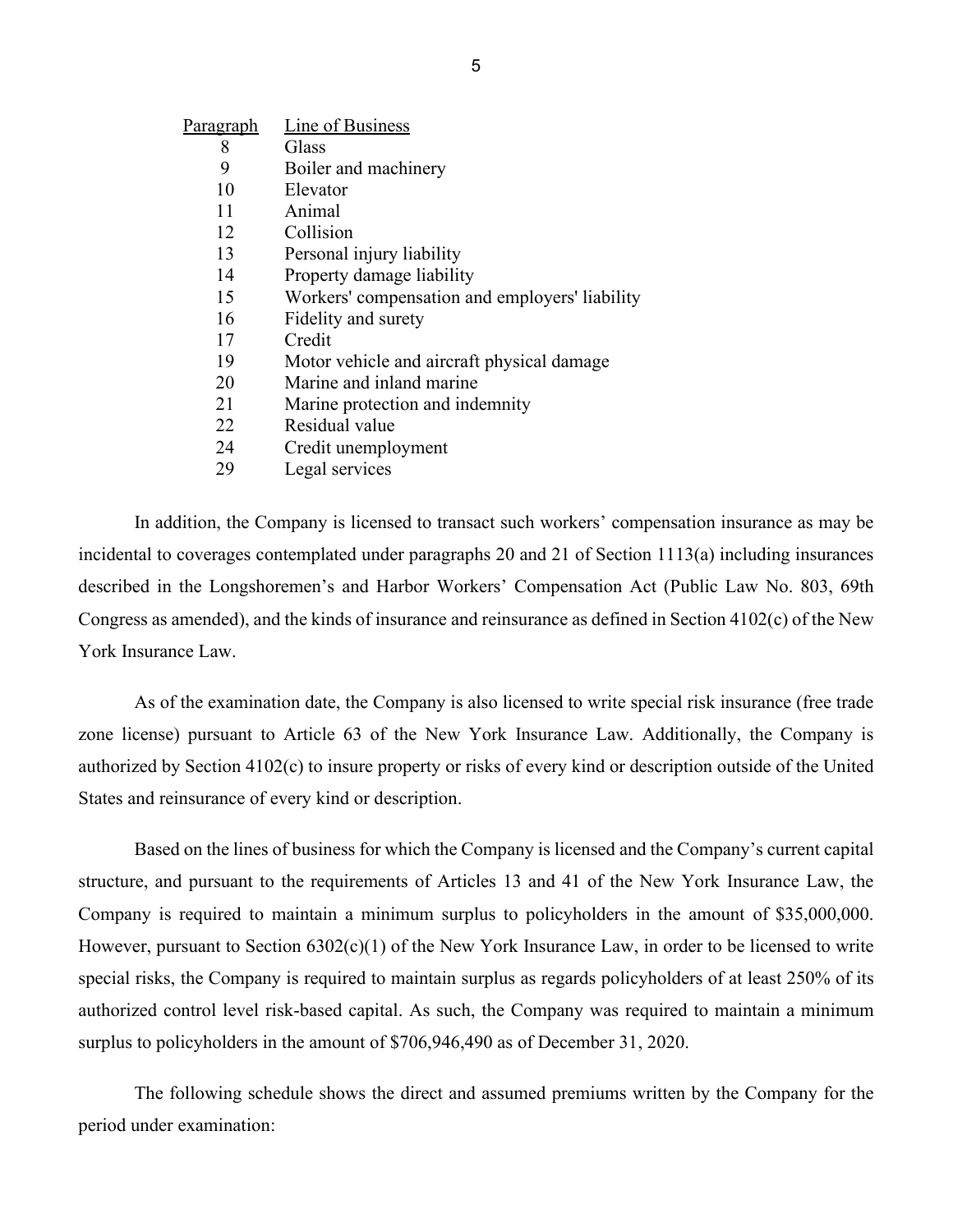| Calendar Year | Direct Premiums | <b>Assumed Premiums</b> | <b>Total Gross Premiums</b> |
|---------------|-----------------|-------------------------|-----------------------------|
| 2016          | \$58,161,354    | \$1,267,469,499         | \$1,325,630,853             |
| 2017          | \$63,317,580    | \$1,451,590,719         | \$1,514,908,299             |
| 2018          | \$78,837,312    | \$1,102,614,622         | \$1,181,451,934             |
| 2019          | \$83,610,874    | \$1,041,512,260         | \$1,125,123,134             |
| 2020          | \$99,190,816    | \$955,510,514           | \$1,054,701,330             |

The Company's direct insurance products principally consist of property and casualty business sourced and covering exposures in the U.S. and Canada. The Company principally writes commercial property, liability, professional lines, and other specialty program insurance. The Company's direct insurance business is predominately written in the Canada Branch. The product lines are offered through wholesale brokers.

 premium written at December 31, 2020. Its assumed reinsurance consists principally of treaty reinsurance surety, marine and aviation, catastrophe exposed workers' compensation, and accident & health reinsurance. also assumes insurance writings via third-party insurance intermediaries in locations where the Company The Company's assumed reinsurance business from non-affiliates accounted for 91% of its gross business sourced and covers U.S. exposures, including professional lines, liability, property, agriculture, Treaty placements are predominantly transacted via reinsurance intermediaries and brokers. The Company does not have a license.

 with AXIS Surplus Insurance Company, a U.S. affiliate, whereby the Company assumes 100% of As a result of the termination, the Company returned \$129.1 million of unearned premium reserves less \$41.4 million of related commissions at December 31, 2019. The termination of the agreement Effective January 1, 2013, the Company entered into a 100% quota share reinsurance treaty AXIS Surplus Insurance Company's risk on excess casualty wholesale and retail business after third party facultative reinsurance. Effective December 31, 2019, the Company terminated this agreement. was approved by the Department on December 12, 2019.

### <span id="page-7-0"></span>C. Reinsurance Ceded

The Company has structured its ceded reinsurance program as follows: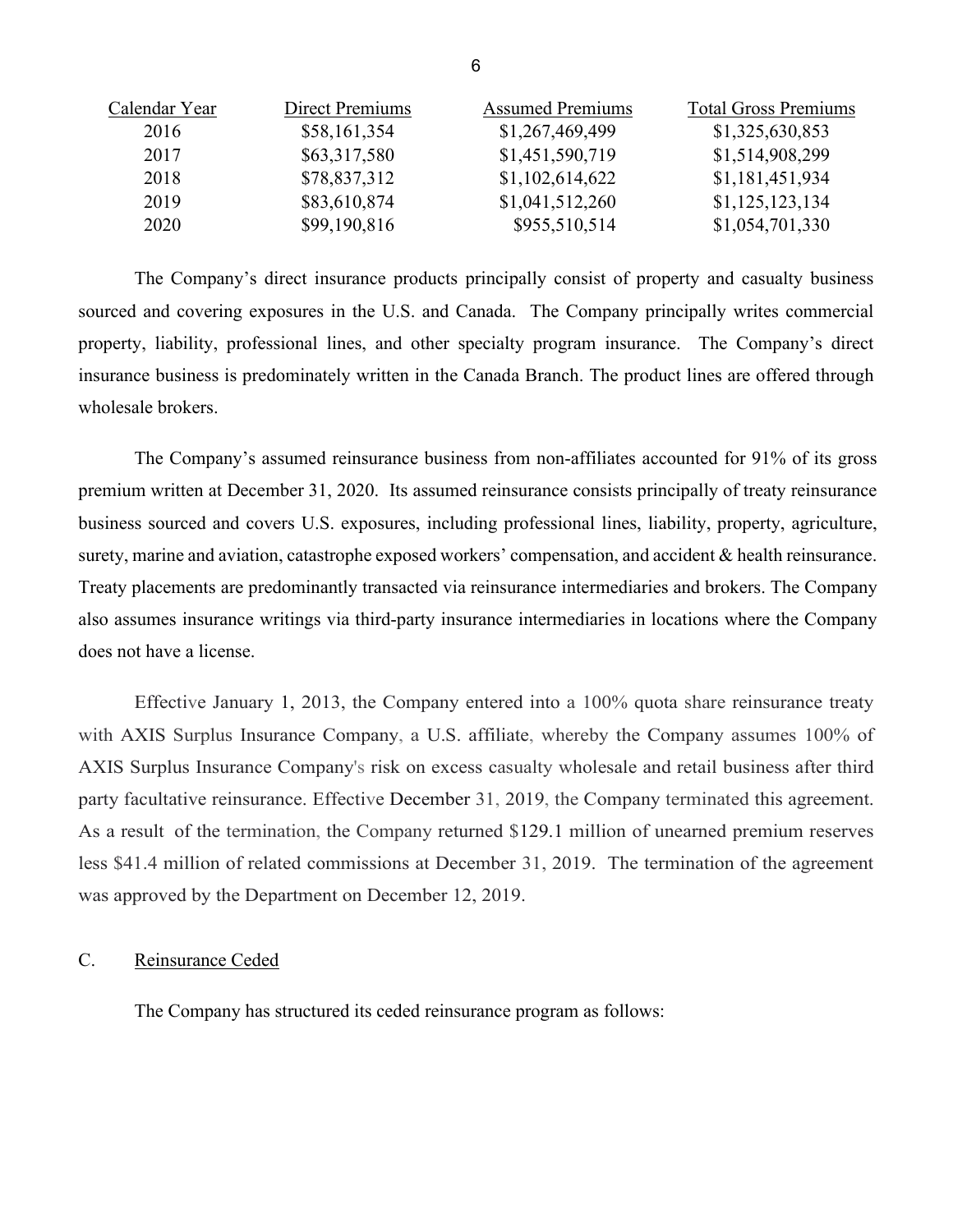| <b>Type of Treaty</b>                                                                                           | Cession                                                                                                                                                                                                                                                                                                                                                                                                                                                                                                                                                                                                                                |
|-----------------------------------------------------------------------------------------------------------------|----------------------------------------------------------------------------------------------------------------------------------------------------------------------------------------------------------------------------------------------------------------------------------------------------------------------------------------------------------------------------------------------------------------------------------------------------------------------------------------------------------------------------------------------------------------------------------------------------------------------------------------|
| <b>Property</b>                                                                                                 |                                                                                                                                                                                                                                                                                                                                                                                                                                                                                                                                                                                                                                        |
| Per Risk<br>Excess of Loss – Four layers                                                                        | \$2,500,000 xs \$2,500,000 placed at 70%, excluding<br>critical CAT, including domestic terrorism in the U.S.<br>Covers only global property, onshore renewable<br>energy, and various international MGA programs;<br>\$5,000,000 xs \$5,000,000 placed at 90% includes<br>international critical CAT & excludes NA critical CAT.<br>Covers domestic terror in the U.S.;<br>\$10,000,000 xs \$10,000,000 placed at 95% includes<br>international critical CAT & excludes NA critical CAT.<br>Covers domestic terror in the U.S.;<br>\$30,000,000 xs \$20,000,000, placed at 100%, all perils<br>covered. Covers all terror in the U.S. |
| <b>Catastrophe Excess of Loss</b>                                                                               | \$150,000,000 xs \$125,000,000 (North America)<br>\$150,000,000 xs \$75,000,000 (International),<br>Wind Earthquake & Fire Following, covers U.S.<br>(including AK, HI, possessions, and territories),<br>Bermuda, Caribbean, and Canada, placed at 100%.<br>\$50,000,000 xs \$50,000,000 (Property Per Risk placed<br>at 19.5%) xs \$125,000,000 (North American CAT) xs<br>\$75,000,000 (international CAT), placed at 80.50%.                                                                                                                                                                                                       |
| <b>Catastrophe Aggregate Excess of Loss</b>                                                                     | \$150,000,000 xs of \$125,000,000, placed at 70%                                                                                                                                                                                                                                                                                                                                                                                                                                                                                                                                                                                       |
| Side Car Quota Share                                                                                            | 13.533% quota share (Alturas Re Ltd. Class A&B) and<br>1.923413% quota share (Alturas Re Ltd. Trust) of net<br>losses for policies written and classified as E&S<br>property; global property; and UK and European<br>property facilities.                                                                                                                                                                                                                                                                                                                                                                                             |
| <b>Casualty</b>                                                                                                 |                                                                                                                                                                                                                                                                                                                                                                                                                                                                                                                                                                                                                                        |
| Primary Casualty, Umbrella Liability, and<br><b>Excess Casualty</b><br>Quota Share<br><b>Professional Lines</b> | 75% quota share up to \$25,000,000 ultimate net loss,<br>each insured, each occurrence, occurrence reported<br>and/or claim made, each policy, covers business<br>underwritten by the Canadian Branch.                                                                                                                                                                                                                                                                                                                                                                                                                                 |
| Global Professional Lines Quota Share                                                                           | Section A, 45% quota share up to \$25,000,000 each<br>loss, each insured;<br>Section B, 75% quota share Additional Side A -D&O<br>when combined policy limits per insured stack to<br>greater than \$25,000,000, will apply when overall<br>combined limits equaled \$50,000,000;                                                                                                                                                                                                                                                                                                                                                      |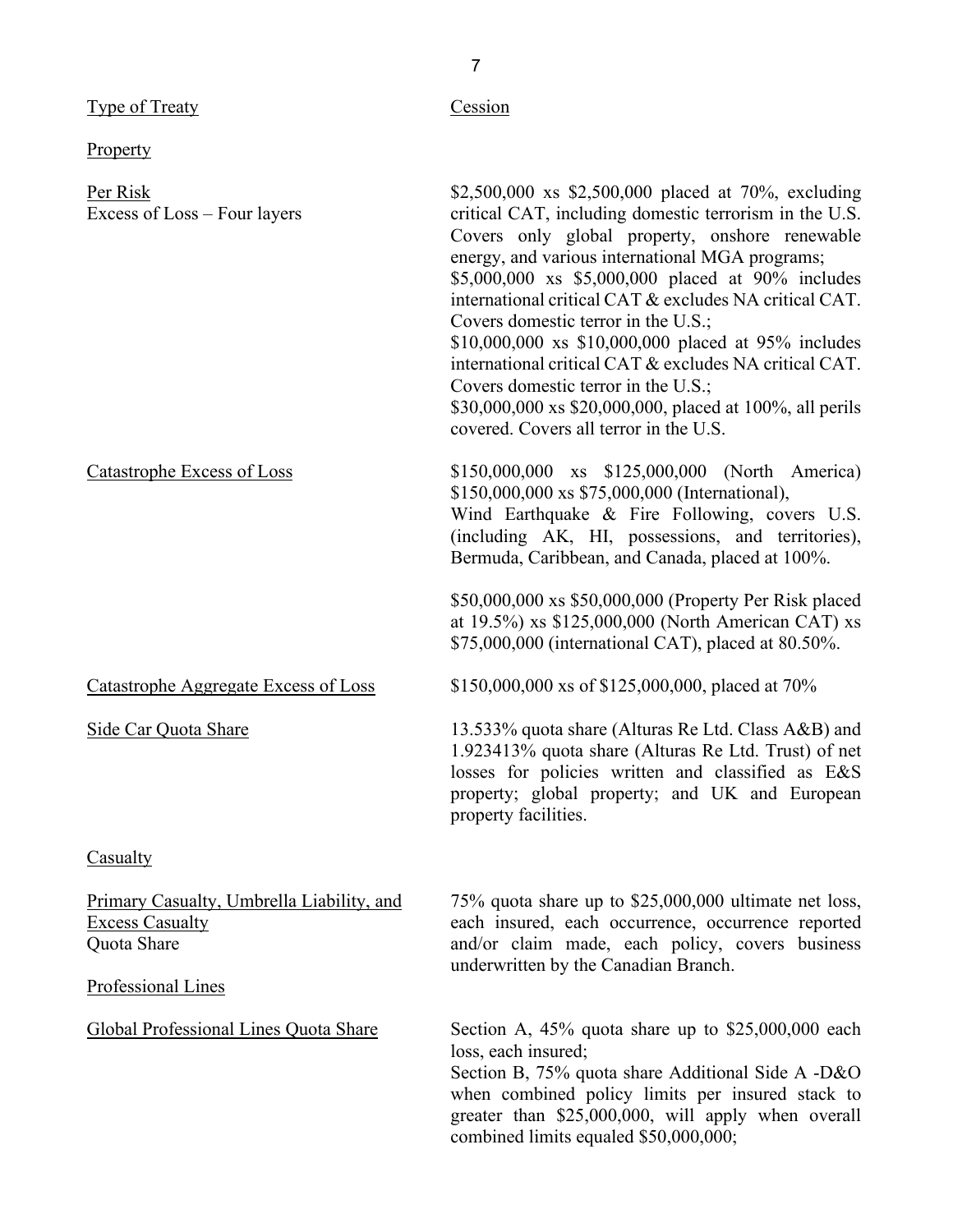| Type of Treaty                                                 | Cession                                                                                                                                                                                                                                                                                                                                      |
|----------------------------------------------------------------|----------------------------------------------------------------------------------------------------------------------------------------------------------------------------------------------------------------------------------------------------------------------------------------------------------------------------------------------|
|                                                                | Section C, 80% quota share for UK PI Solicitors<br>policies, up to \$25,000,000 each loss, each insured.                                                                                                                                                                                                                                     |
| <b>Environmental and Professional Liability</b><br>Quota Share | Variable quota share placed at 71.50% as follows:<br>$$5,000,000$ or less policy limit - 25% cession to<br>reinsurers;<br>\$5,000,001 to \$10,000,000 policy limit – 50% cession<br>to reinsurers;<br>Greater than $$10,000,000$ policy limit $-75\%$ cession to<br>reinsurers.                                                              |
| Captive Quota Share                                            | 100% quota share of the first $$1,000,000$ of the<br>Company's ultimate net loss, \$3.900,000 annual<br>aggregate limit on business classified as the World<br>Financial Group Canada Errors and Omissions Insurance<br>Program.                                                                                                             |
| Cyber                                                          |                                                                                                                                                                                                                                                                                                                                              |
| Global Cyber Quota Share                                       | 55% quota share up to 50,000,000 each policy, each<br>insured.                                                                                                                                                                                                                                                                               |
| Global Cyber Excess of Loss                                    | \$210,000,000 (or 125% loss ratio) excess \$186,000,000<br>(or $150\%$ loss ratio), placed at 62.7%;<br>$($ or<br>62.5%<br>\$105,000,000<br>loss ratio)<br>excess<br>\$264,000,000 (or 212.5% loss ratio), placed at 27.3%;<br>$$105,000,000$ (or 62.5%)<br>loss<br>ratio)<br>excess<br>\$186,000,000 (or 150% loss ratio), placed at 27.3%. |

 A majority of the business was ceded to unauthorized reinsurers. Approximately 46% of the Company's recoverables are due from AXIS Specialty Limited, an unauthorized affiliated reinsurer that is rated A by A.M. Best.

 LAE incurred in excess of 75% of premiums earned subject to a limit of 110%. This agreement was Effective January 1, 2020, the Company entered into two accident year stop loss reinsurance agreements with its affiliate, AXIS Specialty Limited. The Company, excluding the Canadian Branch, cedes accident year loss and loss adjustment expenses incurred in excess of 70% of premiums earned subject to a limit of 110% premiums earned. The Company's Canadian Branch cedes accident year loss and approved by the Department on March 30, 2020.

8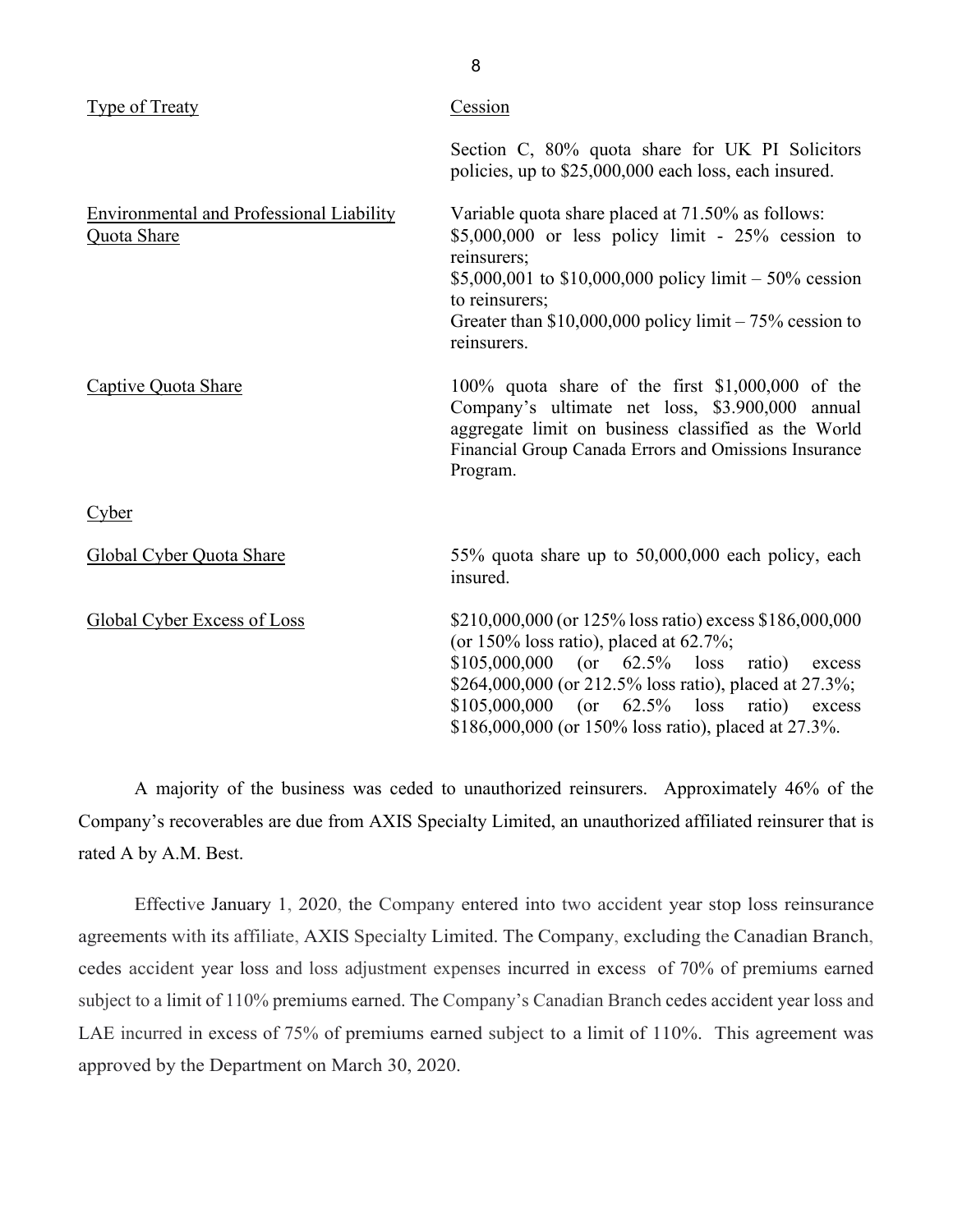development cover with respect to 2019 and prior years insurance business written or assumed by the covered plus \$30,000,000. The Company remitted a premium of \$24,000,000 for this cover. This agreement was approved by the Department on December 12, 2019. Effective December 31, 2019, the Company entered into an adverse development reinsurance agreement with its affiliate, AXIS Specialty Limited. The agreement provides \$100,000,000 adverse Company and attaches if the Company's net loss exceeds the sum of its loss reserves for the business

 basis certain policies to AXIS Insurance Company. The Company pays the reinsurer a fair market value of the premiums received for each policy written pursuant to the terms and conditions of the agreement after deducting return premiums payable by the Company and applicable taxes and commissions. This Effective January 1, 2016, the Company entered into an Intercompany Master Facultative Reinsurance Agreement with AXIS Insurance Company whereby the Company cedes on a facultative agreement was approved by the Department on October 6, 2015.

 York Insurance Law. It is noted that all affiliated reinsurance agreements were filed with the Department Reinsurance agreements with affiliates were reviewed for compliance with Article 15 of the New pursuant to the provisions of Section 1505(d)(2) of the New York Insurance Law.

 It is the Company's policy to obtain the appropriate collateral for its cessions to unauthorized respectively. No exceptions were noted. reinsurers. Letters of credit and trust accounts obtained by the Company to take credit for cessions to unauthorized reinsurers were reviewed for compliance with Department Regulations 133 and 114,

All significant ceded reinsurance agreements in effect as of the examination date were reviewed and found to contain the required clauses, including an insolvency clause meeting the requirements of Section 1308 of the New York Insurance Law.

 Examination review found that the Schedule F data reported by the Company in its filed annual statement accurately reflected its reinsurance transactions. Additionally, management has represented that all material ceded reinsurance agreements transfer both underwriting and timing risk as set forth in the NAIC Accounting Practices and Procedures Manual, Statement of Statutory Accounting Principles ("SSAP") No. 62R. Representations were supported by appropriate risk transfer analyses and an attestation from the Company's Chief Executive Officer and Chief Financial Officer pursuant to the NAIC annual statement instructions. Additionally, examination review indicated that the Company was not a party to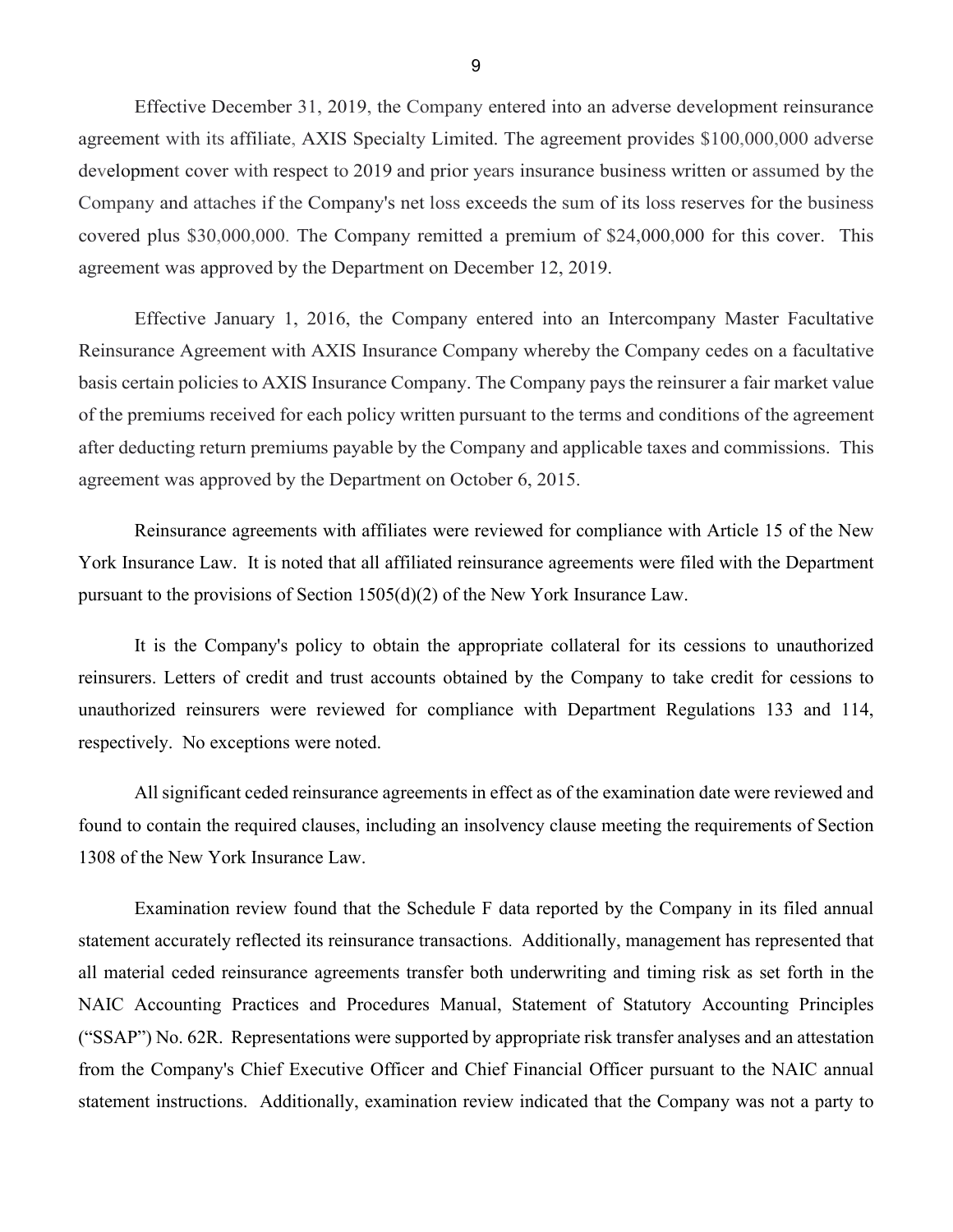any finite reinsurance agreements. All ceded reinsurance agreements were accounted for utilizing reinsurance accounting as set forth in SSAP No. 62R.

### <span id="page-11-0"></span>D. Holding Company System

 The Company is a member of the AXIS Capital Group (the "Group"). The Company is a whollyowned subsidiary of AXIS Specialty U.S. Holdings, Inc., a Delaware corporation, which is ultimately owned by AXIS Capital Holdings Limited, a publicly-traded holding company organized under the laws of Bermuda.

 AXIS Reinsurance Company represents the majority of the reinsurance segment of the U.S. holding company group and writes business on an excess of loss and proportional basis. On an excess of loss basis, the Company typically provides indemnification to the reinsured entity for a portion of losses, both individually and in the aggregate, in excess of a specified individual or aggregate loss deductible. liability for the same percentage of incurred losses. The Company provides non-life reinsurance to insurance On a proportional basis, the Company receives an agreed percentage of the underlying premium and accepts companies on a worldwide basis.

The holding company registration statements filed with this Department were complete and were filed in a timely manner pursuant to Article 15 of the New York Insurance Law and Department Regulation 52.

The following is an abridged chart of the holding company system at December 31, 2020: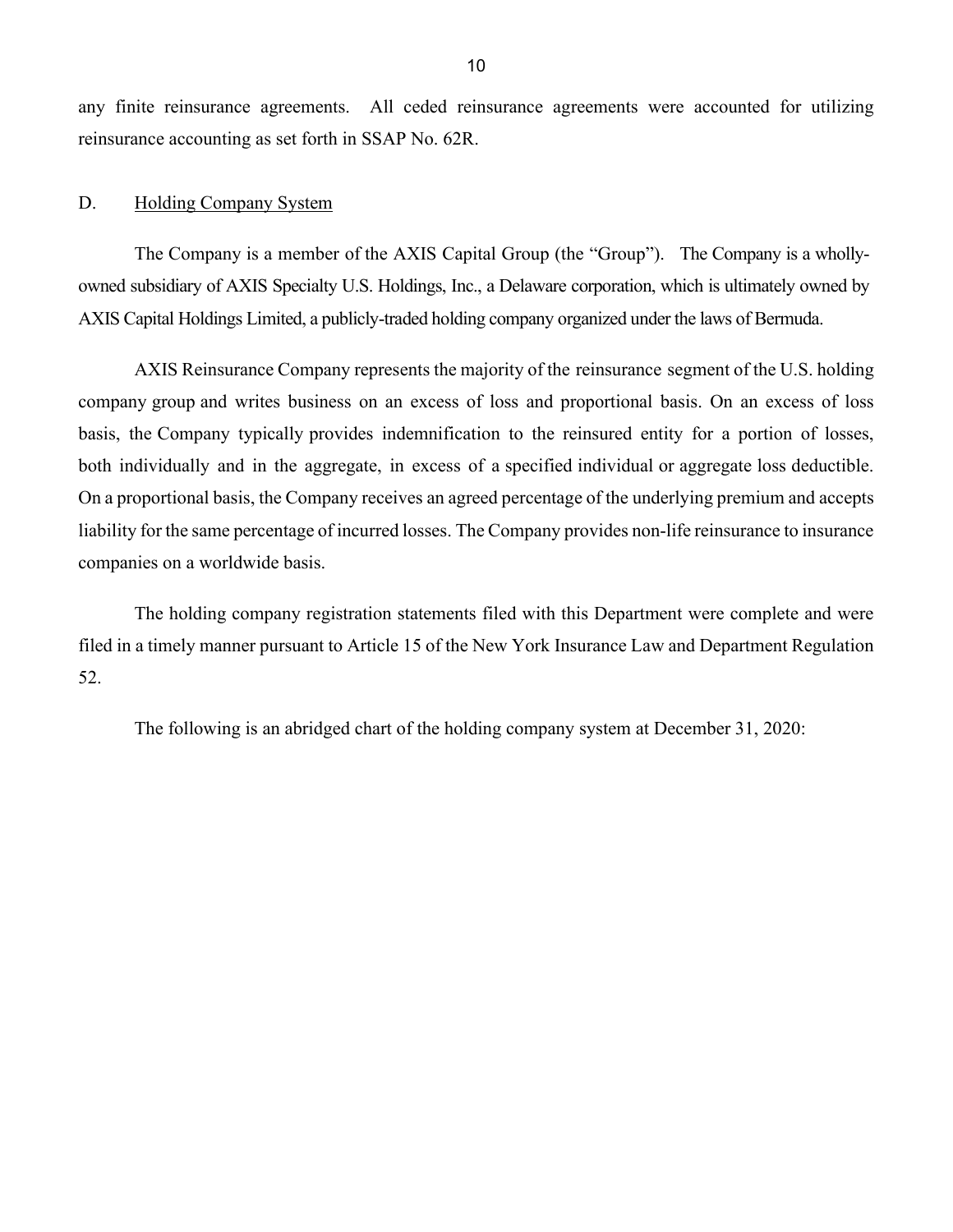

### Holding Company Agreements

its holding company system: At December 31, 2020, the Company was party to the following agreements with other members of

#### Capital Maintenance Agreement

Effective January 1, 2018, the Company and AXIS Capital Holdings Limited ("AXIS Capital") entered into a capital maintenance agreement to mitigate the capital strain caused by the U.S. Government's tax plan. Pursuant to the agreement, AXIS Capital is required to maintain a surplus in the Company so that the Company has a capital threshold level of 300% of its projected authorized control level risk bask capital at calendar year-end. This agreement was filed with the Department pursuant to Section 1505(d) of the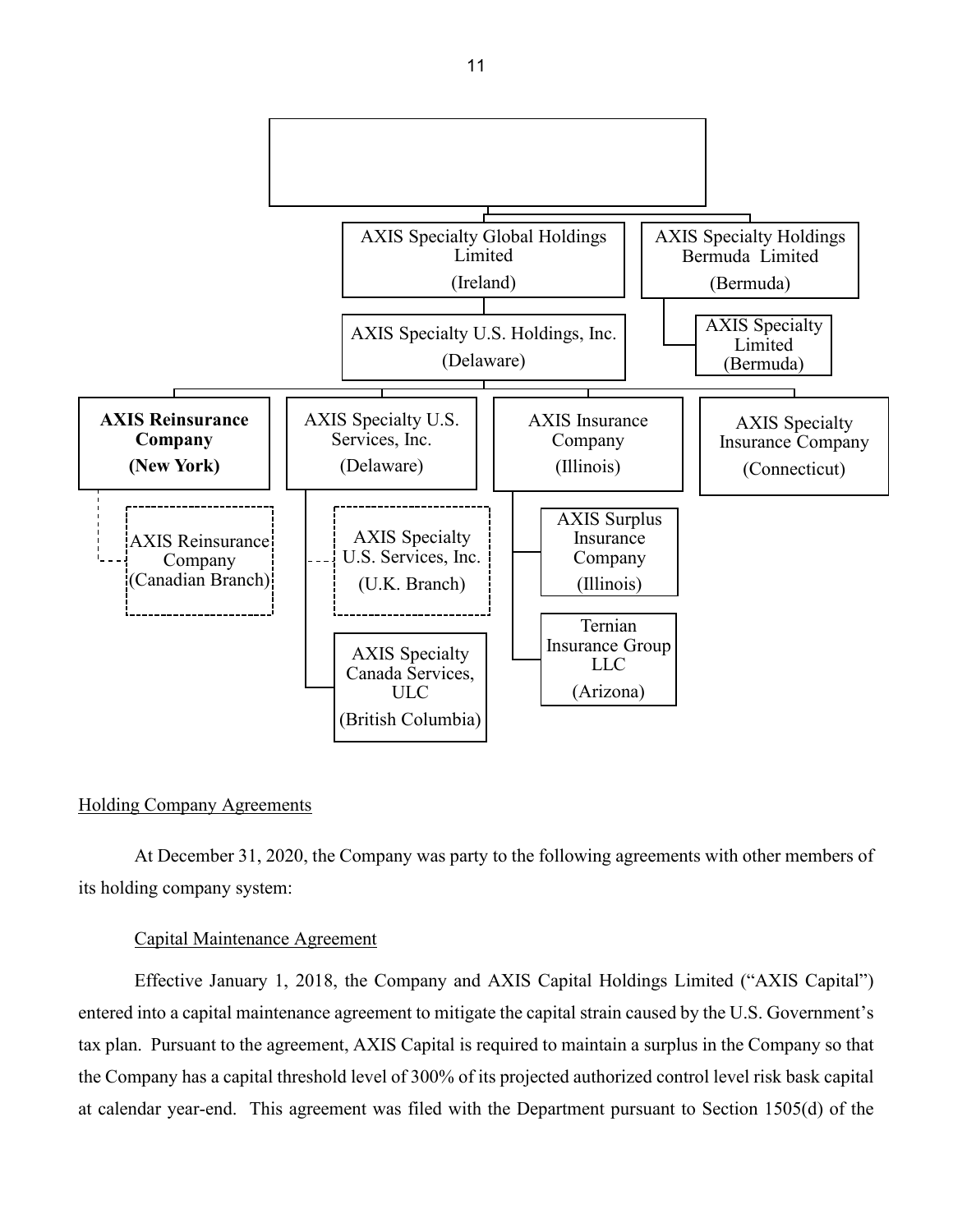New York Insurance Law. The termination date of the agreement was January 1, 2021, but it was extended for an additional three years.

### Tax Allocation Agreement

 income tax sharing agreement, whereby the parties file a consolidated federal income tax return with AXIS Effective December 1, 2002, the Company and other select members of the Group entered into an Specialty U.S. Holdings, Inc. to provide for the payment of federal tax liabilities or refunds of members of the Group. This agreement was filed with the Department pursuant to Section 1505(d) of the New York Insurance Law.

### Expense Allocation Agreement

 Effective November 27, 2002, the Company entered into an expense allocation agreementwith AXIS Specialty U.S. Services Inc. ("ServiceCo"), an affiliated Delaware corporation. Pursuant to the terms of the agreement, ServiceCo will provide the services of personnel, office space, and use of office equipment. 30. Effective January 10, 2012, an addendum was made for AXIS Specialty Canada Services, ULC to pursuant to Section 1505(d) of New York Insurance Law. Costs and expenses will be determined and allocated pursuant to the provisions of Department Regulation provide services to the Canadian Branch. The agreement and addendum were filed with the Department

### Collateral Fee Agreement

 Effective May 14, 2010, the Company is a party to a committed secured letter of credit facility with Citibank Europe, PLC ("letter of credit facility"). Under the letter of credit facility, the Company and select insurer affiliates (the "Borrowers") are able to issue letters of credit up to a specified aggregate amount. In connection with Limited, AXIS Specialty Limited pledges assets to secure the letters of credit issued under the letter of credit letter of credit, the Borrower agrees to pay an annual fee to AXIS Specialty Limited. The collateral fee agreement was filed with the Department pursuant to Section1505(d) of New York Insurance Law. On August 4, 2011, the Department approved an amendment to the collateral fee agreement to clarify applicable Company was removed as a party to the agreement. the letter of credit facility, pursuant to a pledge agreement between Citibank Europe PLC and AXIS Specialty facility. The Company and select insurer affiliates entered into a collateral fee agreement with AXIS Specialty Limited wherein, in consideration of the pledge, and as long as a Borrower has an outstanding pricing in the event of a split in debt ratings. Effective January 27, 2012, AXIS Specialty Insurance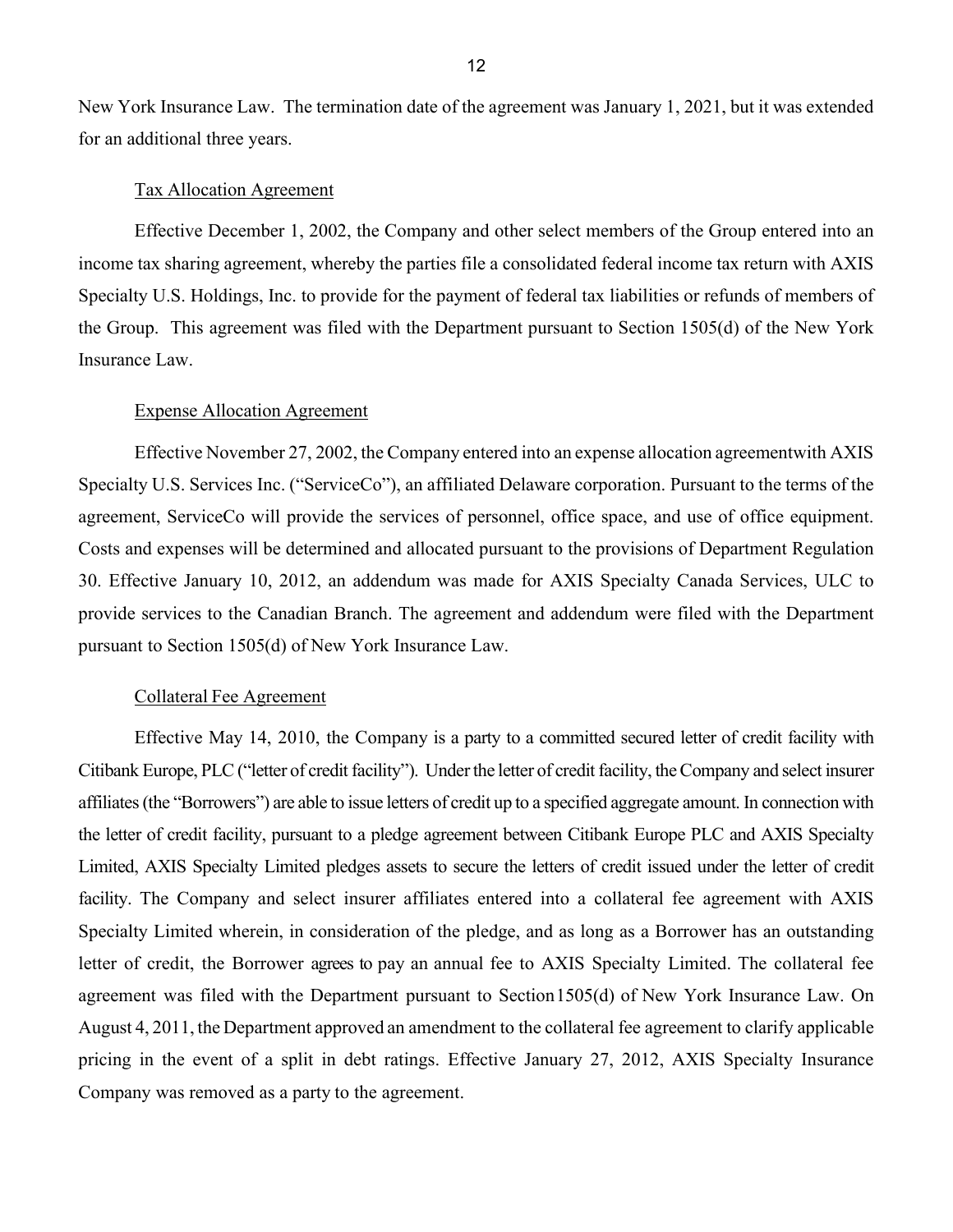### Reinsurance Recoverable Transfer Agreement

 into a reinsurance recoverable transfer agreement. Pursuant to the agreement, AXIS Surplus Insurance Company ("AXIS Surplus"), will act as the lock box company and will receive and transfer reinsurance recoverable payments to the Company and other affiliates. AXIS Surplus will receive the interest earned on investing the recoverable payments and will receive no other compensation. This agreement was filed with the Department pursuant to Section 1505(d) of NewYork Insurance Law. Effective November 16, 2011, the Company and other members of the holding company entered

### Revolving Promissory Note Agreement

 Effective July 10, 2020, the Company entered into an intercompany revolving promissory note the Company is allowed to borrow money to enhance its cash management flexibility; interest is charged at applicable federal rates. This agreement was filed with the Department pursuant to Section 1505(d) of agreement with AXIS Specialty U.S. Holdings Inc., and AXIS Specialty U.S. Services Inc. This agreement replaced the revolving promissory note agreement dated March 28, 2014. Under the terms of this agreement, New York Insurance Law.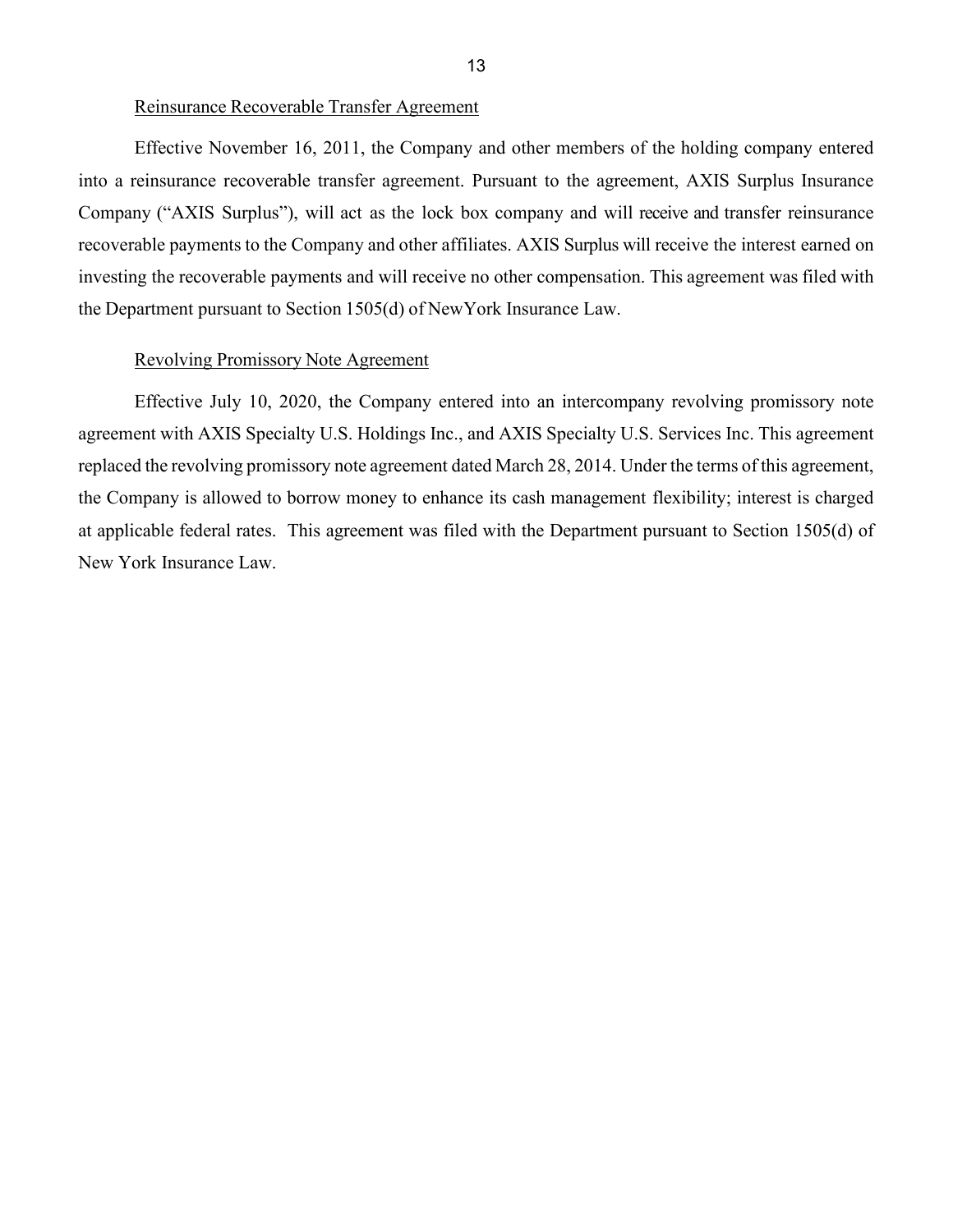### <span id="page-15-0"></span>E. Significant Ratios

 ranges set forth in the Insurance Regulatory Information System of the NAIC. The Company's operating ratios, computed as of December 31, 2020, fall within the benchmark

| <b>Operating Ratios</b>                        | Result |  |
|------------------------------------------------|--------|--|
| Net premiums written to policyholders' surplus | 75%    |  |
| Adjusted liabilities to liquid assets          | 96%    |  |
| Two-year overall operating                     | 94%    |  |

### **Underwriting Ratios**

The underwriting ratios presented below are on an earned/incurred basis and encompass the fiveyear period covered by this examination:

|                                              | Amount          | Ratio      |
|----------------------------------------------|-----------------|------------|
| Losses and loss adjustment expenses incurred | \$2,705,329,367 | 72.40%     |
| Other underwriting expenses incurred         | 1,227,839,821   | 32.86%     |
| Net underwriting gain (loss)                 | (196,511,964)   | $(5.26)\%$ |
| Premiums earned                              | \$3,736,657,224 | 100.00%    |

 The Company's reported risk-based capital ("RBC") score was 316.4*%* at December 31, 2020. The RBC score is a measure of the minimum amount of capital appropriate for a reporting entity to support its overall business operations in consideration of its size and risk profile. An RBC score of 200% or below can result in regulatory action.

There were no financial adjustments in this report that impacted the Company's RBC score.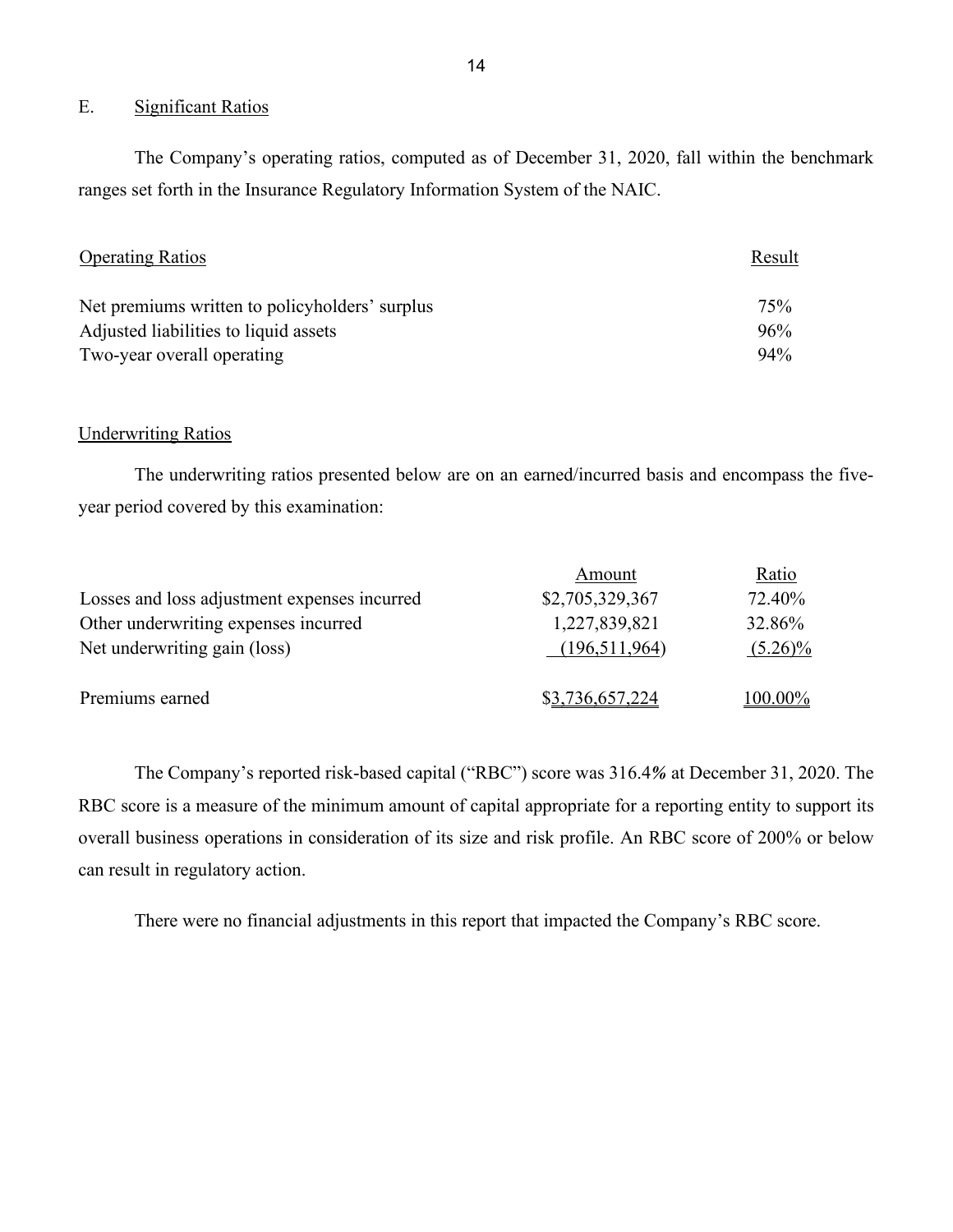# **3. FINANCIAL STATEMENTS**

# <span id="page-16-1"></span><span id="page-16-0"></span>A. Balance Sheet

 2020, as reported by the Company: The following shows the assets, liabilities, and surplus as regards policyholders as of December 31,

| Assets                                                                                       |                 | <b>Assets Not</b>      | Net Admitted                   |
|----------------------------------------------------------------------------------------------|-----------------|------------------------|--------------------------------|
|                                                                                              | Assets          | Admitted               | Assets                         |
| <b>Bonds</b>                                                                                 | \$1,970,267,322 | \$<br>$\boldsymbol{0}$ | $\mathcal{S}$<br>1,970,267,322 |
| Preferred stocks (stocks)                                                                    | 6,505,303       | $\boldsymbol{0}$       | 6,505,303                      |
| Common stocks (stocks)                                                                       | 103,108,243     | $\boldsymbol{0}$       | 103,108,243                    |
| First liens - mortgage loans on real estate                                                  | 539,433,641     | $\boldsymbol{0}$       | 539,433,641                    |
| Cash, cash equivalents and short-term investments                                            | 263,902,152     | $\boldsymbol{0}$       | 263,902,152                    |
| Other invested assets                                                                        | 65,571,046      | 0                      | 65,571,046                     |
| Receivables for securities                                                                   | 973,345         | 0                      | 973,345                        |
| Investment income due and accrued                                                            | 10,496,191      | 27,969                 | 10,468,222                     |
| Uncollected premiums and agents' balances in the<br>course of collection                     | 64,934,172      | 7,952,229              | 56,981,943                     |
| Deferred premiums, agents' balances, and<br>installments booked but deferred and not yet due | 397, 367, 038   | $\boldsymbol{0}$       | 397, 367, 038                  |
| Accrued retrospective premiums                                                               | 9,376,633       | $\boldsymbol{0}$       | 9,376,633                      |
| Amounts recoverable from reinsurers                                                          | 73,515,321      | $\boldsymbol{0}$       | 73,515,321                     |
| Funds held by or deposited with<br>reinsured companies                                       | 11,826,842      | $\boldsymbol{0}$       | 11,826,842                     |
| Net deferred tax asset                                                                       | 40,096,589      | 7,473,275              | 32,623,314                     |
| Receivables from parent, subsidiaries, and                                                   |                 |                        |                                |
| affiliates                                                                                   | 15,833,169      | $\boldsymbol{0}$       | 15,833,169                     |
| Loss funds on deposit                                                                        | 7,661,796       | 0                      | 7,661,796                      |
| Pools and associations                                                                       | 608,349         | $\boldsymbol{0}$       | 608,349                        |
| Premiums taxes receivable                                                                    | 1,183,259       | 0                      | 1,183,259                      |
| Other assets                                                                                 | 256,997         | 216,869                | 40,128                         |
| Total assets                                                                                 | \$3,582,917,408 | \$15,670,342           | \$3,567,247,066                |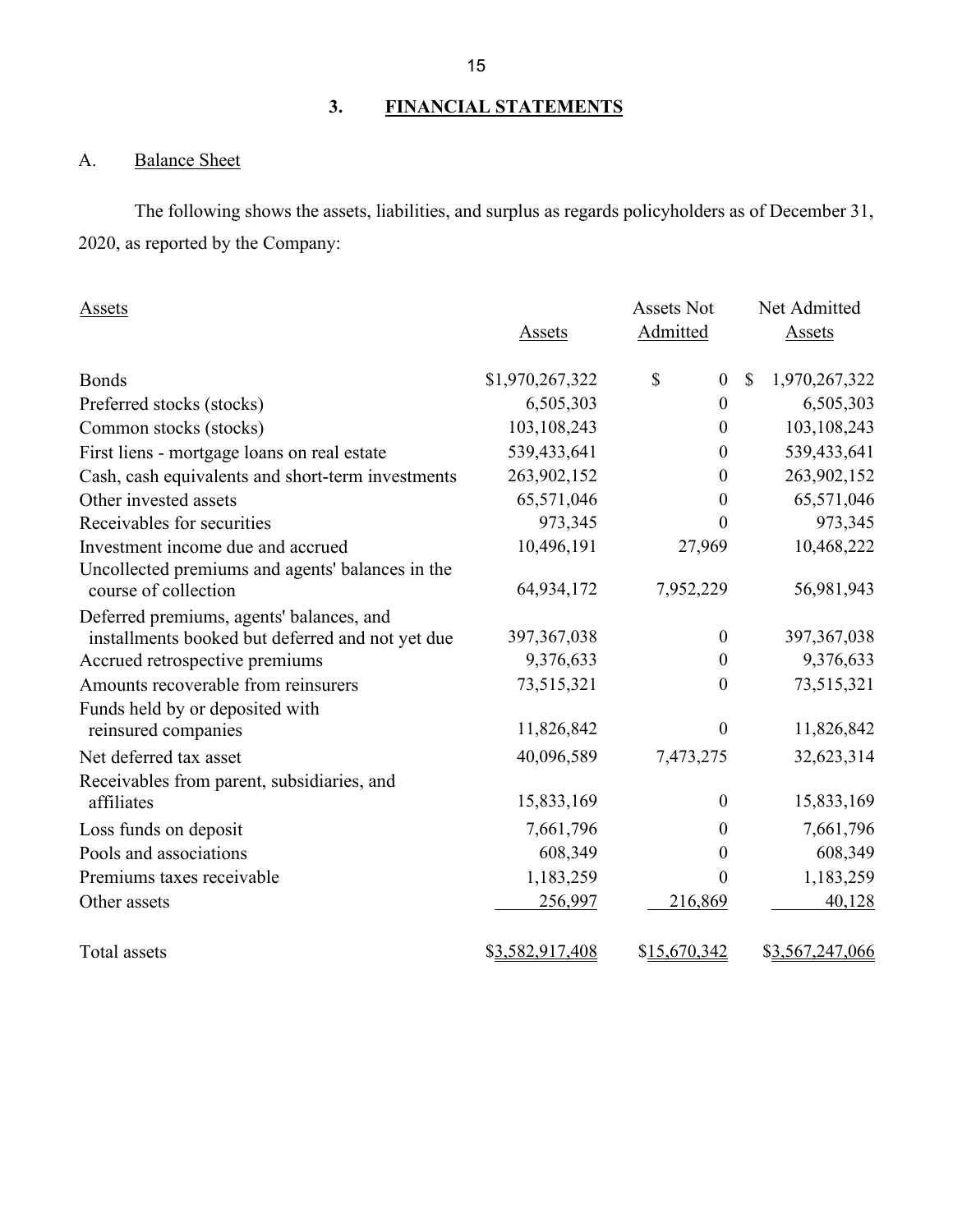### Liabilities, Surplus and Other Funds

### **Liabilities**

| Losses and Loss Adjustment Expenses                                       |             | \$1,825,579,153 |
|---------------------------------------------------------------------------|-------------|-----------------|
| Reinsurance payable on paid losses and loss adjustment expenses           |             | 65, 147, 147    |
| Commissions payable, contingent commissions and other similar<br>Charges  |             | 2,886,135       |
| Other expenses (excluding taxes, licenses, and fees)                      |             | 394,208         |
| Taxes, licenses, and fees (excluding federal and foreign income<br>taxes) |             | 400,282         |
| Current federal and foreign income taxes                                  |             | 4,974,255       |
| Unearned premiums                                                         |             | 365, 192, 077   |
| Advance premium                                                           |             | 19,346          |
| Ceded reinsurance premiums payable (net of ceding commissions)            |             | 214,468,082     |
| Funds held by company under reinsurance treaties                          |             | 28,724,728      |
| Amounts withheld or retained by company for account of others             |             | 53,389          |
| Remittances and items not allocated                                       |             | 28,547,077      |
| Provision for reinsurance                                                 |             | 52,685,000      |
| Payable to parent, subsidiaries, and affiliates                           |             | 31,206,224      |
| Payable for securities                                                    |             | 42,723,069      |
| Deferred ceding commissions                                               |             | 2,528,992       |
| Other liabilities                                                         |             | 762,738         |
| Pools and associations                                                    |             | 507,337         |
| <b>Total liabilities</b>                                                  |             | \$2,666,799,239 |
| Surplus and Other Funds                                                   |             |                 |
| Common capital stock                                                      | \$5,000,000 |                 |
| Gross paid in and contributed surplus                                     | 650,349,476 |                 |
| Unassigned funds (surplus)                                                | 245,098,351 |                 |
| Surplus as regards policyholders                                          |             | 900,447,827     |
| Total liabilities, surplus and other funds                                |             | \$3,567,247,066 |

Note: The Internal Revenue Service has not audited tax returns covering tax years 2016 through 2020. The examiner is unaware of any potential exposure of the Company to any tax assessment and no liability has been established herein relative to such contingency.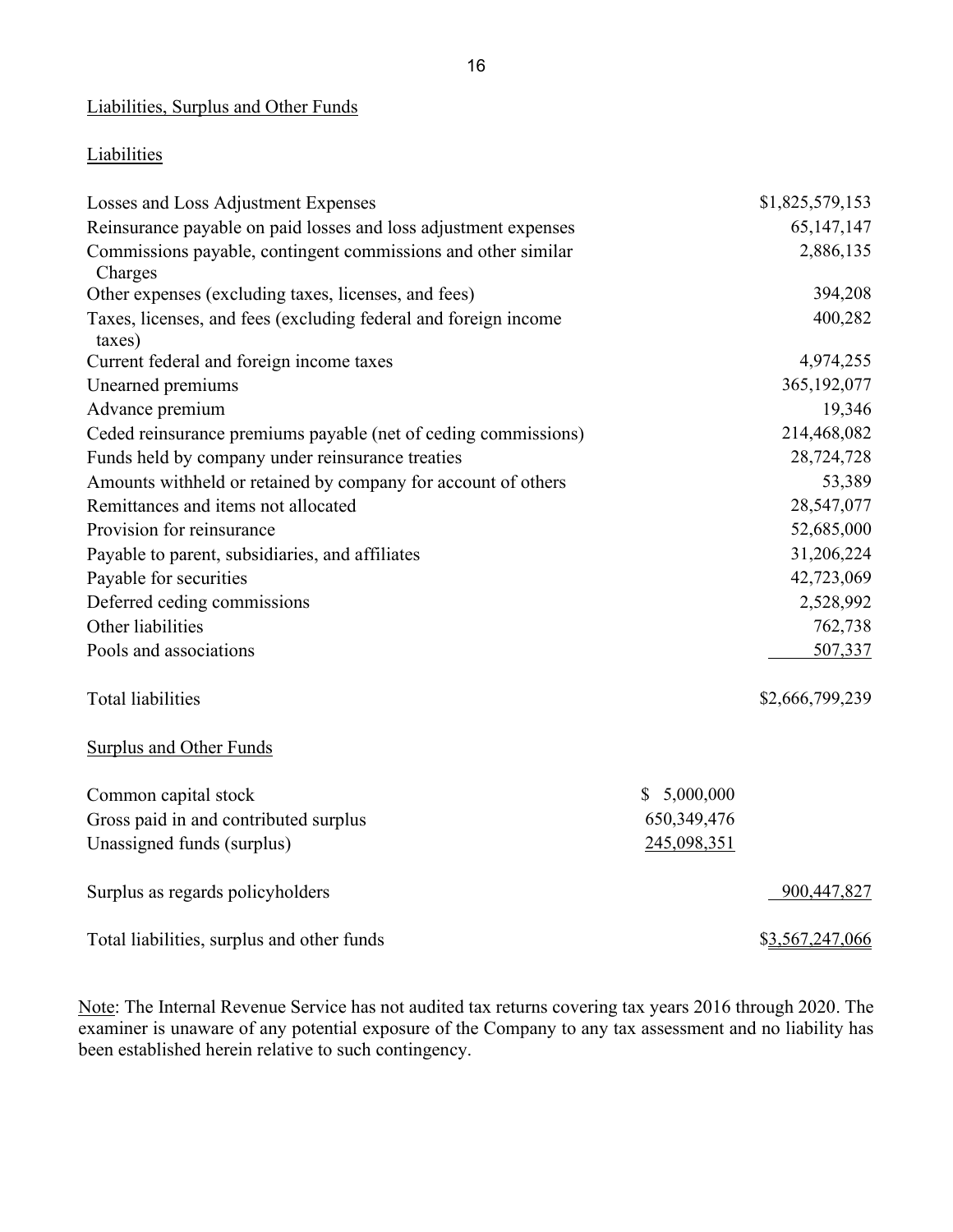# <span id="page-18-0"></span>B. Statement of Income

 The net income for the examination period as reported by the Company was \$147,034,771, as detailed below:

| <b>Underwriting Income</b>                                                                                                                                                                                    |                                                                   |                             |
|---------------------------------------------------------------------------------------------------------------------------------------------------------------------------------------------------------------|-------------------------------------------------------------------|-----------------------------|
| Premiums earned                                                                                                                                                                                               |                                                                   | \$3,736,657,224             |
| Deductions:<br>Losses and loss adjustment expenses incurred<br>Other underwriting expenses incurred                                                                                                           | \$2,705,329,367<br>1,227,839,821                                  |                             |
| Total underwriting deductions                                                                                                                                                                                 |                                                                   | 3,933,169,188               |
| Net underwriting gain or (loss)                                                                                                                                                                               |                                                                   | \$(196,511,964)             |
| <b>Investment Income</b>                                                                                                                                                                                      |                                                                   |                             |
| Net investment income earned<br>Net realized capital gains (losses)                                                                                                                                           | \$364,006,272<br>33,273,212                                       |                             |
| Net investment gain or (loss)                                                                                                                                                                                 |                                                                   | 397,279,484                 |
| Other Income                                                                                                                                                                                                  |                                                                   |                             |
| Net gain or (loss) from agents' or premium balances<br>charged off<br>Miscellaneous (expense) income<br>Net realized foreign exchange (loss) gain on premium<br>receipts<br>Retrospective reinsurance expense | $\mathbb{S}$<br>(96, 336)<br>3,238,464<br>717,256<br>(24,000,000) |                             |
| Total other income                                                                                                                                                                                            |                                                                   | (20, 140, 616)              |
| Net income after dividends to policyholders and before<br>federal and foreign income taxes<br>Federal and foreign income taxes incurred                                                                       |                                                                   | \$180,626,904<br>33,592,133 |
| Net income                                                                                                                                                                                                    |                                                                   | \$ 147,034,771              |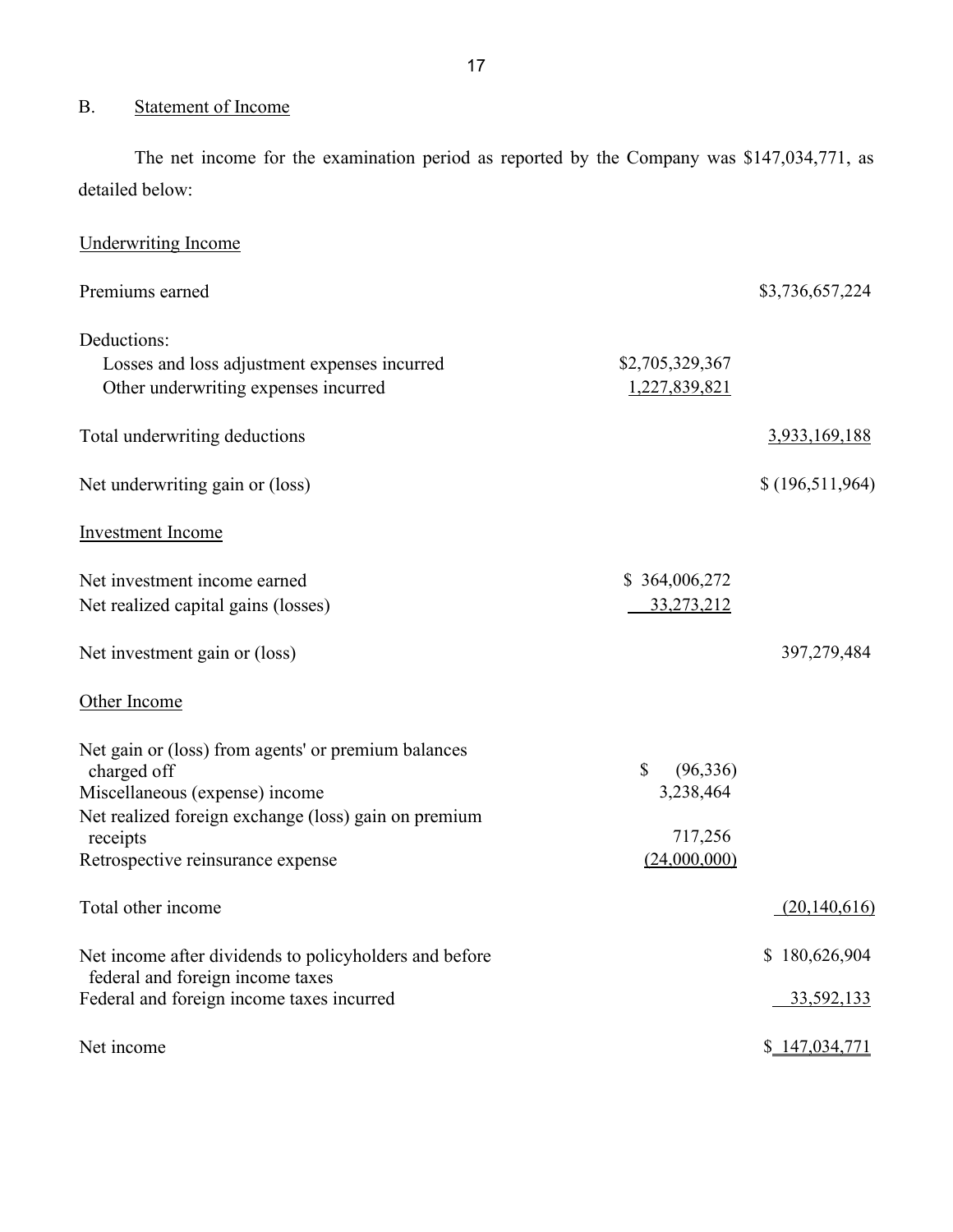### <span id="page-19-0"></span>C. Capital and Surplus

 issued and outstanding. Gross paid in and contributed surplus is \$650,349,476. Gross paid in and The Company has 50,000 shares of \$50,000 par value common stock authorized and 100 shares contributed surplus increased \$80,000,000 during the examination period due to two capital contributions received on February 20, 2018, and February 21, 2018, of \$40,000,000 each.

 Surplus as regards policyholders increased \$39,589,217 during the five-year examination period January 1, 2016, through December 31, 2020, as reported by the Company, detailed as follows:

Surplus as regards policyholders as reported by the Company as of December 31, 2015 \$860,858,610

|                                                                                        | Gains in<br><b>Surplus</b> | Losses in<br><b>Surplus</b> |               |
|----------------------------------------------------------------------------------------|----------------------------|-----------------------------|---------------|
| Net income                                                                             | \$147,034,771              |                             |               |
| Net transfers (to) from protected cell accounts                                        |                            |                             |               |
| Net unrealized capital gains or (losses)                                               | 11,658,162                 |                             |               |
| Change in net unrealized foreign exchange capital<br>gain (loss)                       | 4,182,707                  |                             |               |
| Change in net deferred income tax                                                      |                            | \$21,161,065                |               |
| Change in nonadmitted assets                                                           | 2,019,176                  |                             |               |
| Change in provision for reinsurance                                                    |                            | 41,362,000                  |               |
| Surplus adjustments paid in                                                            | 80,000,000                 |                             |               |
| Dividends to stockholders                                                              |                            | 156,000,000                 |               |
| Investment limitation correction of prior year                                         | <u>13,217,466</u>          | $_{0}$                      |               |
| Total gains and losses                                                                 | \$258,112,282              | \$218,523,065               |               |
| Net increase (decrease) in surplus                                                     |                            |                             | 39,589,217    |
| Surplus as regards policyholders as reported by<br>the Company as of December 31, 2020 |                            |                             | \$900,447,827 |

No adjustments were made to surplus as a result of this examination.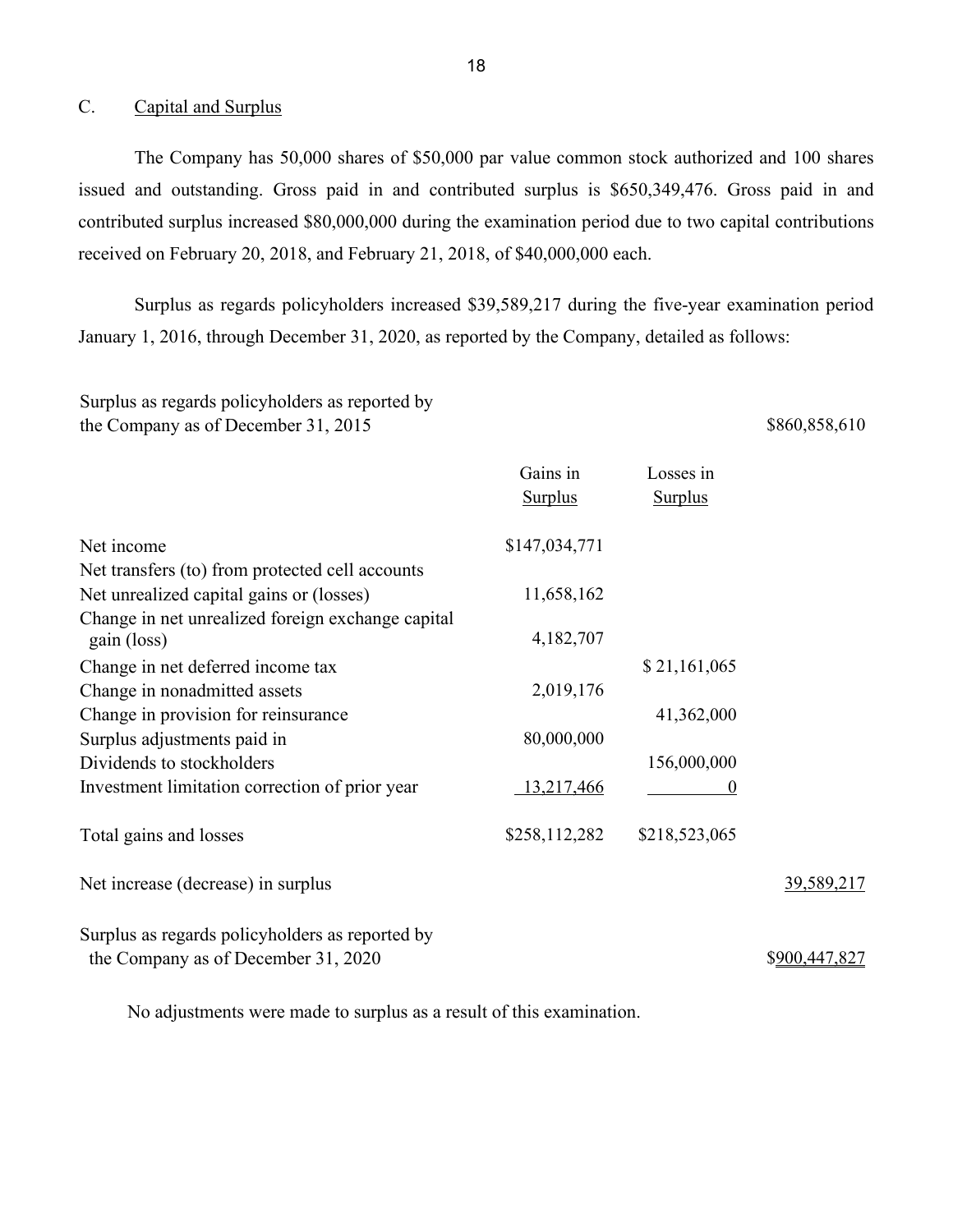#### **4. LOSSES AND LOSS ADJUSTMENT EXPENSES**

<span id="page-20-0"></span>The examination liability for the captioned items of \$1,825,579,153 is the same as reported by the Company as of December 31, 2020. The examination analysis of the loss and loss adjustment expense reserves was conducted in accordance with generally accepted actuarial standards of practice and statutory accounting principles, including SSAP No. 55.

### **5. SUBSEQUENT EVENTS**

<span id="page-20-1"></span> with significant uncertainty remaining regarding the full effect of COVID-19 on the U.S. and global necessary action if a solvency concern arises. On March 11, 2020, the World Health Organization declared an outbreak of a novel coronavirus ("COVID-19") pandemic. The COVID-19 pandemic has continued to develop throughout 2020 and 2021, insurance and reinsurance industry. At the time of releasing this report, the examination's review noted that there has not been a significant impact to the Company. The Department has been in communication with the Company regarding the impact of COVID-19 on its business operations and financial position. The Department continues to closely monitor the impact of the pandemic on the Company and will take

### <span id="page-20-2"></span>**6. COMPLIANCE WITH PRIOR REPORT ON EXAMINATION**

<span id="page-20-3"></span>The prior report on examination contained no recommendations.

### **7. SUMMARY OF COMMENTS AND RECOMMENDATIONS**

This report on examination contains no comments or recommendations.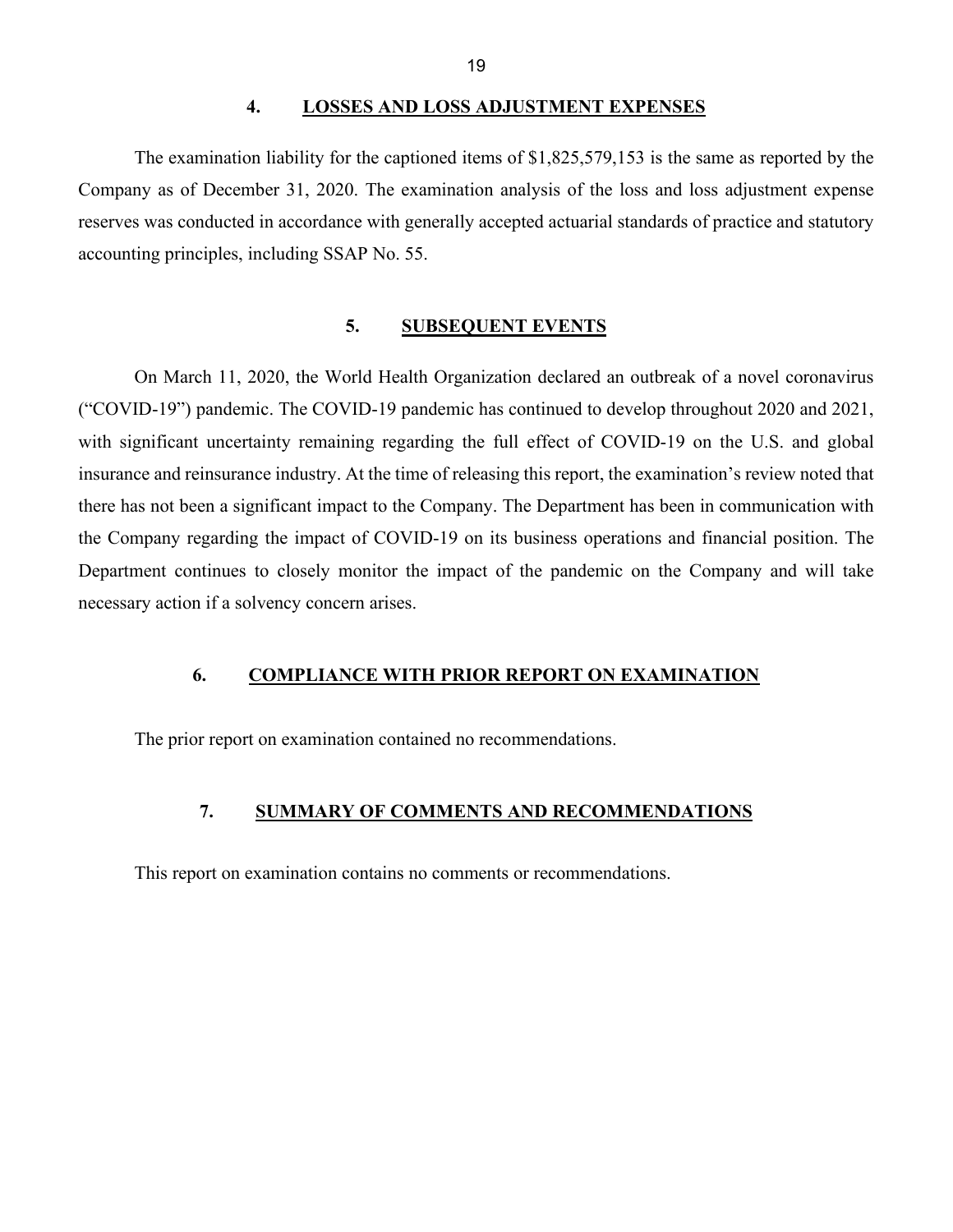Respectfully submitted,

 $\frac{|S|}{|S|}$ 

Susan Weijola, CPCU Associate Insurance Examiner

STATE OF NEW YORK ) )ss: COUNTY OF NEW YORK )

Susan Weijola, being duly sworn, deposes and says that the foregoing report, subscribed by her, is true to the best of her knowledge and belief.

 $\sqrt{S}/\sqrt{S}$ Susan Weijola

Subscribed and sworn to before me

this  $\frac{day \text{ of } (x,y) - (x,y) - (x,y) \text{ of } (x,y) - (y,y) \text{ of } (x,y) \text{ of } (x,y)$